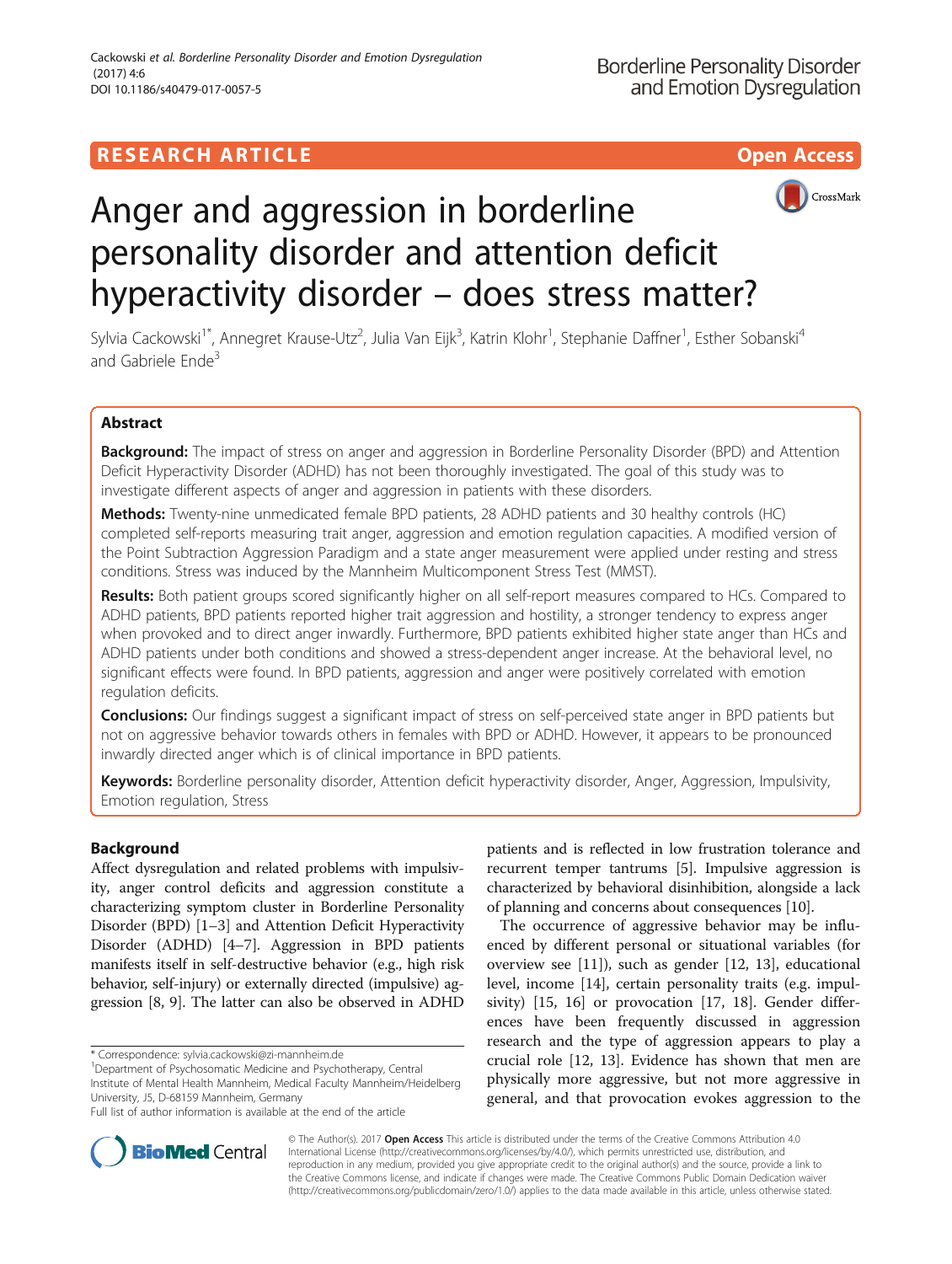same extent in men and women [\[13\]](#page-10-0). Some studies also support these findings in BPD patients [\[18](#page-10-0)–[20\]](#page-10-0).

There is further indication that unspecific affective arousal or stress can enhance the likelihood of aggressive behavior [[11](#page-10-0), [21\]](#page-10-0). This should be taken into account when investigating aggression in BPD, as these patients frequently experience high levels of aversive arousal [[22, 23](#page-10-0)]. While there is evidence for stress effects on the related construct of impulsivity in BPD patients [\[24](#page-10-0)–[27\]](#page-10-0), previous studies examining aggression in BPD have not systematically investigated the influence of stress. Furthermore, the high comorbidity rates of BPD with substance disorder, bipolar disorder, antisocial personality disorder and ADHD [[28](#page-10-0)–[30\]](#page-10-0) are important to consider, as these disorders are already associated with elevated levels of impulsivity and aggression [\[27, 31](#page-10-0)–[34](#page-10-0)].

Previous studies, which used well-established selfrating scales (i.e. the State-Trait Anger Expression Inventory, STAXI; [[35\]](#page-10-0), Buss-Perry Aggression Questionnaire, BPAQ; [[36\]](#page-10-0)), revealed elevated levels of anger and aggression in BPD patients [[18](#page-10-0)–[20](#page-10-0), [24, 37](#page-10-0), [38\]](#page-10-0). McCloskey et al. [\[19\]](#page-10-0) found significantly higher scores in trait anger and aggression in female and male BPD patients compared to healthy controls (HCs) and patients with non-cluster-B personality disorders. Beyond self-report measures, the Point Subtraction Aggression Paradigm (PSAP; [[39](#page-11-0)]) has been frequently used for the behavioral assessment of aggression (in terms of point-subtracting responses to a fictitious- opponent), and has already been applied to BPD patients [\[18](#page-10-0)–[20](#page-10-0), [37\]](#page-10-0). For example, New et al. [[18](#page-10-0)] demonstrated that a gender-mixed sample of BPD patients with intermittent explosive disorder reacted more frequently with aggressive responses in the PSAP compared to HCs. However, in this study, it was unclear whether comorbid intermittent explosive disorder at least partly explained elevated aggression scores in BPD.

Although previous studies excluded comorbid conditions such as bipolar disorder or current substance abuse [[18, 19](#page-10-0)], to our knowledge, no previous studies have controlled for comorbid ADHD. Adult ADHD is a highly prevalent comorbid condition in BPD patients (about 38%; [[28, 30,](#page-10-0) [40](#page-11-0)]) and is also characterized by impulsivity and anger control problems [\[4, 5](#page-10-0)]. Previous research in adult ADHD samples has revealed higher self-reported trait anger and poorer anger control (STAXI; [[35\]](#page-10-0)) in ADHD patients compared to HCs [[32](#page-10-0), [41\]](#page-11-0) and also compared to a control group with low ADHD symptoms [[42\]](#page-11-0). In the latter study, individuals in the ADHD group reported significantly higher anger, lower anger control and more dysfunctional anger expression (e.g., noisy arguing, physical aggression directed towards objects). Studies with self-report measures of anger and aggression comparing ADHD and BPD patients are scarce and provide partly inconsistent finding

[[32,](#page-10-0) [41\]](#page-11-0). Although there are many studies indicating an impaired behavioral inhibition in ADHD patients compared to HCs [[27](#page-10-0), [32,](#page-10-0) [43](#page-11-0), [44\]](#page-11-0), little is known regarding aggression in adult ADHD patients. Most studies assessing aggressive behavior have been conducted with children and adolescents [[45](#page-11-0)–[47\]](#page-11-0), but studies examining aggression in adult ADHD patients (especially females) compared to healthy and clinical control groups are lacking.

The aim of this study was to further investigate the nature of anger and aggression in BPD and ADHD patients by examining the impact of stress on these features, while controlling for comorbid ADHD in BPD patients and vice versa. In the main study, we hypothesized that female BPD and ADHD patients would show higher scores in self-report measures of anger and aggression compared to healthy women. We were also interested in a potential group difference and stress condition effect in selfreported state anger and behavioral aggression. We expected more state anger and aggressive responses in patients after stress induction compared to HCs. Another aim of our study was to investigate correlations between self-reported emotion regulation capacities and measures of aggression in female BPD and ADHD patients.

#### Methods

#### Sample

A total number of 93 females between 18 and 43 years of age participated in the study. Recruitment took place at the Department of Psychosomatic Medicine and Psychotherapy and the Department of Psychiatry and Psychotherapy at the CIMH. Participants were additionally recruited via advertisements in newspapers, on websites and on disorderspecific internet forums, as well as through flyers for therapists. The BPD and ADHD sample consisted of outpatients and patients who currently did not make use of psychotherapeutic treatment. None of the participants was in inpatient treatment as the investigation took place.

Five participants had to be excluded from final data analysis in the main study: two HCs were excluded due to drug abuse and a diagnosis of current dysthymia, one BPD patient cancelled participation before study completion and data of two other BPD patients could not be obtained due to technical difficulties. The final sample consisted of 29 female patients with BPD, 28 with ADHD and 30 HCs.

#### Clinical diagnostics and basic assessments

All participants underwent diagnostic assessments including the Structured Clinical Interview for DSM-IV Axis-I (SCID-I; [[48](#page-11-0)]) and the Borderline Section of the International Personality Disorder Examination (IPDE; [[49\]](#page-11-0); inter-rater-reliability  $\kappa = 0.77$ ). In addition, the Standard Progressive Matrices Test (SPM; [[50\]](#page-11-0)) was completed by all participants in order to estimate intelligence.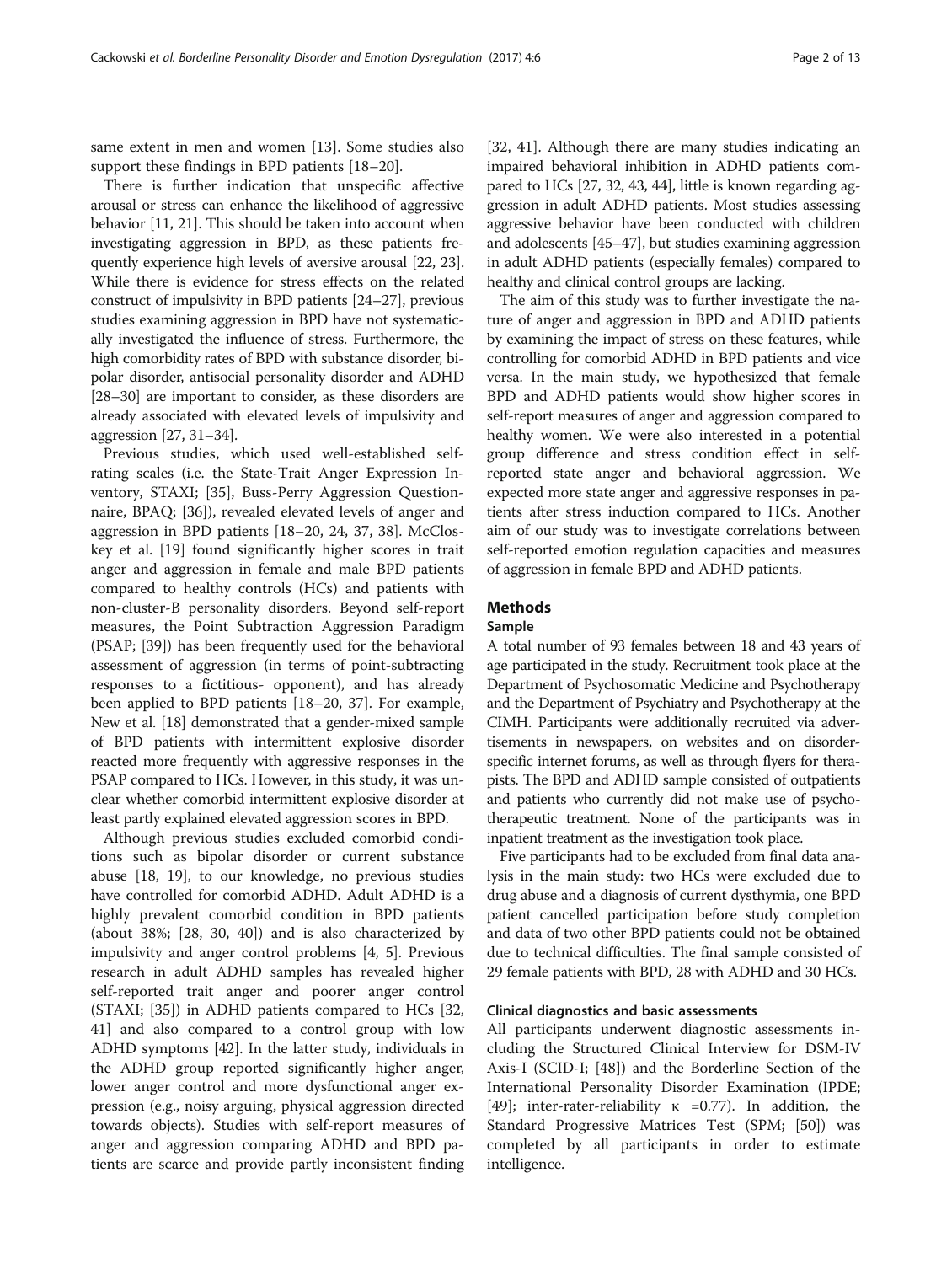Further clinical variables were assessed with questionnaires for borderline symptom severity (Borderline Symptom List-23, BSL-23; [[51\]](#page-11-0)) and dysphoric mood (Beck Depression Inventory II, BDI-II; [\[52\]](#page-11-0)). The Barratt Impulsiveness Scale-11 (BIS-11; [\[53](#page-11-0)]) was applied as a measure for impulsivity. Emotion regulation capacities were assessed by the Difficulties in Emotion Regulation Scale (DERS; [[54\]](#page-11-0)). A higher DERS total score implies better emotion regulation capacities. Subjective stress levels during the experiment were rated on a ten-point Likert scale  $(0 = "not at all" to 9 = "extremely").$ 

#### Inclusion and exclusion criteria

For inclusion into the BPD group patients had to fulfil at least five DSM-IV criteria for BPD [[53](#page-11-0)] as assessed by the IPDE. For verification of ADHD diagnosis, as well as exclusion of ADHD diagnosis in BPD patients, four different measurements (validated German versions) were applied: 1) The short version of the Wender Utah Rating Scale (WURS-k; [[55\]](#page-11-0)) was used to assess childhood ADHD symptoms. This self-report scale consists of 25 items which are answered on a five-point Likert scale (0  $=$  "not applicable" to  $4 =$  "applicable"). For the assessment of ADHD symptoms in adulthood 2) the ADHD-Self-Rating scale (ADHD-RS; [[56](#page-11-0)]) and 3) the Connor Adult ADHD Rating Scale - Self-Report: Long Version (CAARS-S:L; [\[57](#page-11-0)]) were used. Both scales are based on the DSM-IV criteria for ADHD [\[58](#page-11-0)]. Furthermore, 4) the Wender-Reimherr Adult Attention Deficit Disorder Scale (WRAADDS; [[59](#page-11-0)]) was applied, which is a clinical interview conceptualized for adult ADHD to assess the core features of inattention, hyperactivity and impulsivity, and additional features comprising temperament, affective lability, stress tolerance and disorganization. Experienced clinical psychologists and psychiatrists clarified possible inconsistencies in the self-measurements by the WRAADDS [[59\]](#page-11-0) and integrated external assessments (e.g. school reports, interviews with parents or relatives) to reach the diagnosis of ADHD. Only in case of clear verification of the ADHD symptomatology patients were included in the study. In ADHD patients, a possible BPD diagnosis was excluded via the IPDE.

Exclusion criteria for all participants comprised the use of psychotropic medication within two weeks prior to study, significant somatic disorders, pregnancy or mental deficiency. A few patients (11%) gradually reduced intake of their psychotropic medication and stopped intake two weeks before the study took place. Approval for this procedure was given only, if certain conditions were met: medication was reduced in consultation with the attending physician of the patient, the general state and living conditions were mostly stable and the patient had the intention to try a medication free period anyway. Lifetime history of any psychiatric

disorder was an exclusion criterion for HCs. BPD and ADHD patients were excluded if they had a lifetime history of bipolar affective disorder or psychotic disorder, a current suicidal crisis and/or substance abuse within the last two months (a lifetime diagnosis of substance dependence was allowed). All clinical assessments and interviews were conducted by well-trained clinical psychologists and psychiatrists.

#### Self-report measures of anger and aggression

Subjects completed three questionnaires assessing anger and aggression: the Brown-Goodwin Lifetime History of Aggression (BGLHA; [\[60](#page-11-0)]), the Buss-Perry Aggression Questionnaire (BPAQ; [\[36](#page-10-0)]) and the State-Trait Anger Expression Inventory (STAXI; [[35\]](#page-10-0)). The BGLHA assesses instances of fighting, assaults, temper tantrums, school discipline problems, problems with superiors, antisocial behavior not involving police, as well as antisocial behavior involving police. Each item is rated on a scale from 0 to 4, indicating the frequency of antisocial events ranging from "never" to "more than four times". The BPAQ is a measure of trait aggressiveness with 29 items related to four subscales: anger, hostility, physical and verbal aggressiveness. Participants rate the extent to which each item characterizes themselves from 1 (extremely uncharacteristic) to 4 (extremely characteristic). The trait part of the STAXI assesses one's disposition to experience anger and consists of the two subscales "temperament" (propensity to experience anger without specific provocation) and "reaction" (anger experience when provoked). Anger expression is gathered via three subscales: "anger in" (tendency to suppress angry feelings), "anger out" (tendency to express anger toward other people or objects) and "anger control" (ability to control expressions of anger). The state of the STAXI was developed for repeated measurement and measures the intensity of current subjective anger. All items are rated on a 4-point Likert scale ranging from 1 (not at all/almost never) to 4 (very much/almost always).

#### Behavioral assessment of aggression

The Point Subtraction Aggression Paradigm (PSAP; [[39\]](#page-11-0)) is a widely used computer-based measure of aggressive responses to provocation. The participant is instructed to accumulate points, which can be exchanged for money. Provocation through point subtractions during the game is ascribed to another player but is in fact pre-determined by the program. Three different action options (buttons) are given: 1) by pressing button A approximately 100 times, ten points are earned; 2) by pressing button B ten times, ten points from the (fictitious) opponent are subtracted; and 3) by pressing button C ten times, the participant can protect his points from point subtractions by the opponent. After the B or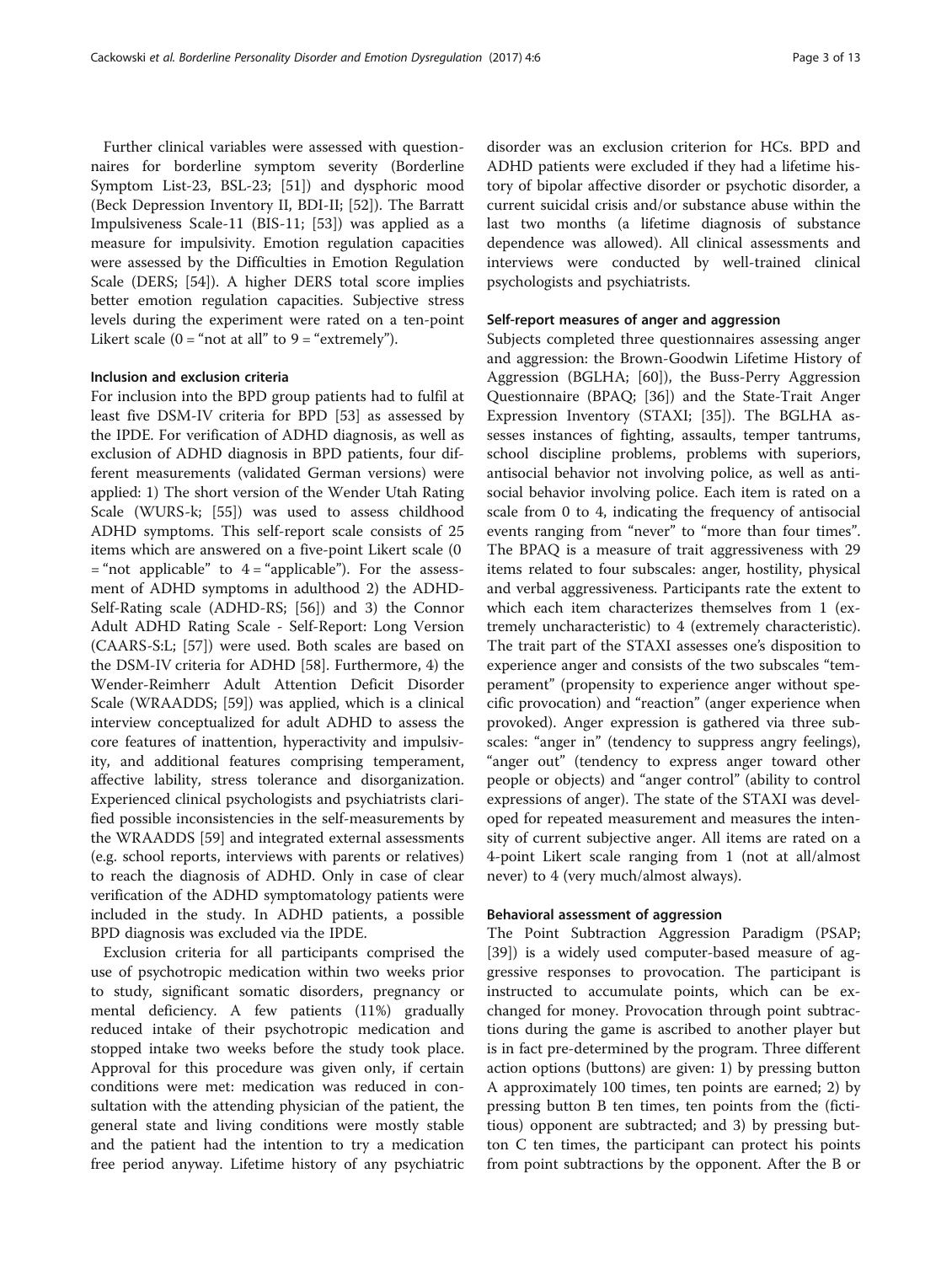C button is pressed, a provocation free interval (PFI) is started, during which no point subtraction occurs. The number of button B responses is used as an indicator of aggression, as B button presses deliver an aversive stimulus through point-subtraction to the opponent.

There exist several versions of the PSAP, which differ for example in the number of buttons (two buttons vs. three buttons) (i.e. [[61](#page-11-0), [62](#page-11-0)]), number and duration of sessions (10 minutes or 25 minutes, repeated twice or more) (i.e.  $[63-65]$  $[63-65]$  $[63-65]$  $[63-65]$ ) or the PFIs (45 seconds – 500 seconds) (i.e. [[37](#page-10-0), [64, 65](#page-11-0)]).

In the present study, a 12.5-minute version of the PSAP with a high provocation-rate was used (provocations occurred every 6–60 seconds and PFI was set at 31.25 seconds) in order to adapt the PSAP to our test battery (which also comprised other laboratory tasks; see [[27\]](#page-10-0)). In our study, a video recording of the opponent was shown during the whole session in the top right corner of the computer screen, and the participant was told that the opponent would also see the participant via a webcam. Because of the modifications, a pilot study with male BPD and ADHD patients and HCs was conducted to test whether our version of the PSAP was sensitive for stress-dependent changes in behavioral aggression (see Additional file [1\)](#page-9-0).

#### Stress induction

For stress induction, the Mannheim Multicomponent Stress Test (MMST; [\[66, 67](#page-11-0)]) was used, which consists of a combination of an emotional (aversive pictures), a sensory (white noise displayed over headset), a cognitive (calculation under time pressure: Paced Auditory Serial Addition Task (PASAT-C); [[68](#page-11-0)]), and a motivational (loss of money due to calculation errors) stressor. To ensure that the stress induction was successful, subjective stress was assessed with a 10-point Likert scale, as well as via heart rate.

### Procedure

This study was approved by the Ethics committee of the Medical Faculty Mannheim/Heidelberg University and was conducted in accordance with the Declaration of Helsinki. After participants were informed about the background and procedure of the experiment, written informed consent was obtained and participants underwent diagnostics and completed the basic clinical assessments.

Participants completed the PSAP on two different days (within a 3-day interval). The order of the resting and stress conditions was randomized. During both sessions, participants completed the STAXI state part and the Likert scale for subjective stress. The STAXI was completed before and after PSAP performance (analyses were performed with the means of the two scores). Additionally, at the stress session a baseline heart rate assessment was conducted for five minutes. Afterwards, the stress induction with the MMST was conducted for five minutes, while heart rate was measured simultaneously. Heart rate was assessed in five seconds intervals by a chest belt and wirelessly transmitted to the heart rate receiver attached to the participant's wrist. Subsequently the subjective stress rating and the STAXI state were completed and the PSAP was started. At the end of the study, participants were debriefed, thanked and paid for their participation.

#### Data analysis

The congruence of data with normal distribution assumptions was tested using Kolmogorov-Smirnov tests. Some scores in the main study were found to be not congruent with normal distribution. Therefore, differences between groups were initially tested using nonparametric tests (Mann–Whitney  $U$ , Kruskal-Wallis  $H$ and Wilcoxon test). Because there were no differences in the patterns of results when using nonparametric tests versus parametric tests (analyses of variance (ANOVA) or multivariate ANOVA (MANOVA) and students' ttests), the results of parametric analyses are presented for the purpose of simplicity. State variables (anger, aggression, stress ratings, heart rate) were analyzed using 3× 2 repeated measure ANOVAs (rm-ANOVA) with group (HC vs. BPD vs. ADHD) as between-factor and condition (resting vs. stress) as within-factor. In case of significant effects, post-hoc Tukey-HSD tests were used for group comparisons and paired t-tests for within-group comparisons. Bivariate Pearson's product–moment correlations between self-reported emotion regulation capacities (DERS) and the total scores of the anger and aggression measures were computed in BPD and ADHD patients. Bonferroni correction was used to account for multiple comparisons. Threshold for statistical significance was set at  $p < 0.05$ , two-tailed. Effect sizes partial eta squared  $(\eta_P^2)$ , Cohen's d [[69](#page-11-0)] and Cramér's V ( $\phi_c$ ) are reported in case of significant effects.

#### Results

#### Demographic and clinical variables

The means and SD for demographic and clinical variables, as well as patients' comorbid psychiatric disorders are presented in Table [1.](#page-4-0)

There were no significant differences in demographic variables, except for the education level, with ADHD patients showing fewer years of education than HCs. All three groups differed significantly in the BDI, the BIS-11 and the DERS. While BPD patients showed the highest BDI scores and the lowest DERS score, the most elevated BIS-11 scores were found in ADHD patients. As expected, BPD patients reported significantly higher BSL23 scores than HCs and ADHD patients. For further characterization of the samples, also the ADHD scales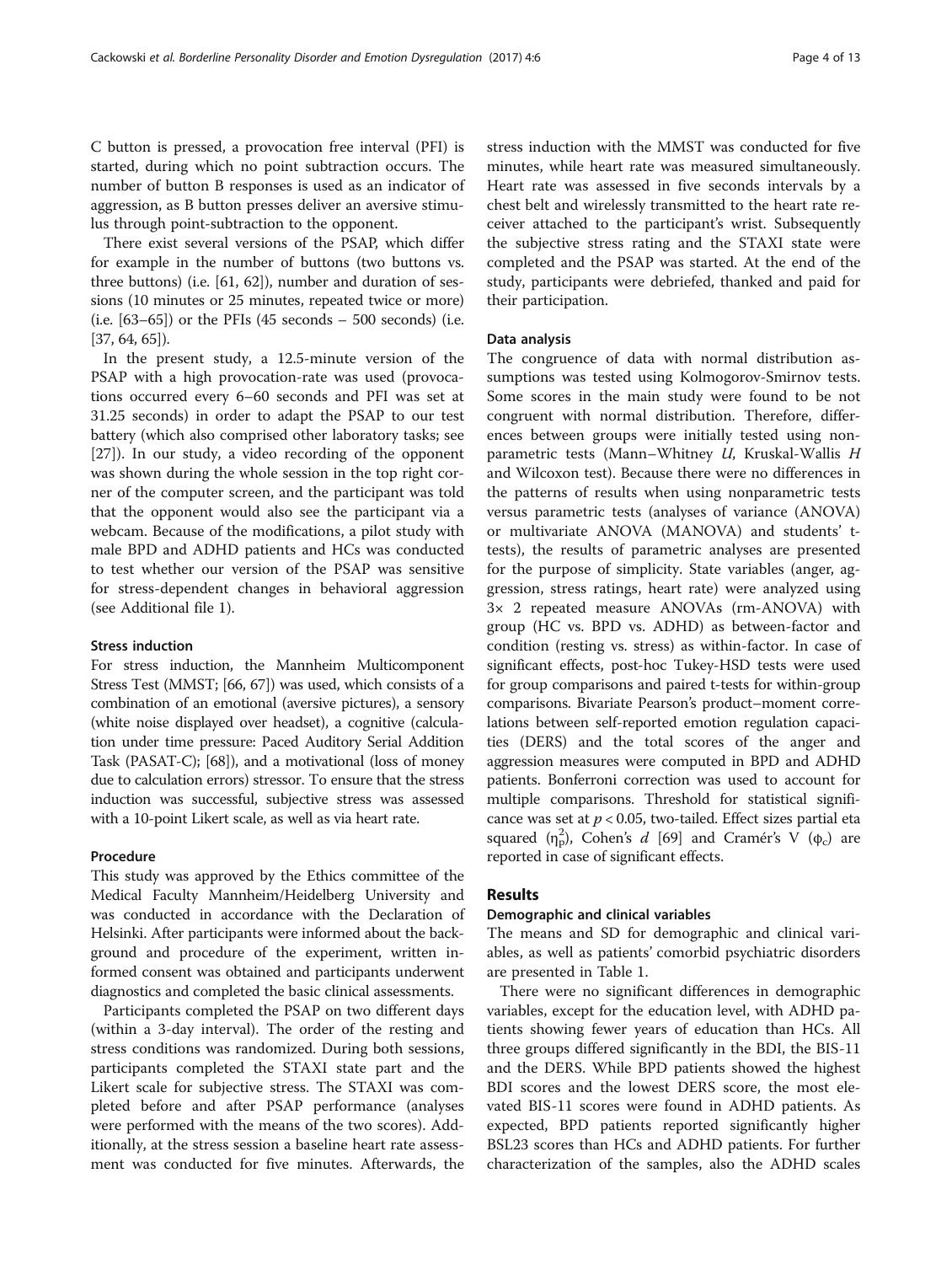|                                          | $HC (n = 30)$<br>$M \pm S.D.$ | $BPD(n=29)$<br>$M \pm S.D.$ | $ADHD$ ( $n=28$ )<br>$M \pm S.D.$ | $F/\chi^2$ | $\overline{p}$            | $\eta_{p}^{2}/\varphi_{c}$ |
|------------------------------------------|-------------------------------|-----------------------------|-----------------------------------|------------|---------------------------|----------------------------|
| Age                                      | $27.53 \pm 6.60$              | $27.07 \pm 6.51$            | $30.11 \pm 7.96$                  | 1.70       | .189                      |                            |
| Intelligence (IQ)                        |                               |                             |                                   |            |                           |                            |
| Raven SPM                                | $111.70 \pm 10.50$            | $107.07 \pm 12.32$          | $105.46 \pm 12.71$                | 2.18       | .119                      |                            |
| Income, $n$ (%)                          |                               |                             |                                   |            |                           |                            |
| 100-300€                                 | 7(23)                         | 8 (28)                      | 6(21)                             |            |                           |                            |
| 350-500€                                 | 6(20)                         | 3(10)                       | 4(14)                             | 3.00       | .934                      |                            |
| 550-700€                                 | 7(23)                         | 6(21)                       | 4(14)                             |            |                           |                            |
| 750-1000€                                | 3(10)                         | 3(10)                       | 3(11)                             |            |                           |                            |
| $+10006$                                 | 7(23)                         | 9(31)                       | 11 (39)                           |            |                           |                            |
| Years of education, n (%)                |                               |                             |                                   |            |                           |                            |
| Less than 9 years                        | 0(0)                          | 0(0)                        | 4(14)                             |            |                           |                            |
| 9 years                                  | 0(0)                          | 1(3)                        | 3(11)                             | 15.60      | $.016^{b}$                | .30                        |
| 10 years                                 | 8(27)                         | 9(31)                       | 10(36)                            |            |                           |                            |
| 13 years                                 | 22 (73)                       | 19 (66)                     | 11 (39)                           |            |                           |                            |
| Current co-morbidities, n (%)            |                               |                             |                                   |            |                           |                            |
| <b>MDD</b>                               |                               | 4(14)                       | 1(4)                              |            |                           |                            |
| Anxiety disorder                         |                               | 11(38)                      | 5(18)                             |            |                           |                            |
| Substance abuse                          |                               | 0(0)                        | 0(0)                              |            |                           |                            |
| Eating disorder                          |                               | 8 (28)                      | 3(11)                             |            |                           |                            |
| PTSD                                     |                               | 13 (45)                     | 1(4)                              |            |                           |                            |
| <b>OCD</b>                               |                               | 3(10)                       | 0(0)                              |            |                           |                            |
| Medication, $n$ (%) <sup>d</sup>         |                               |                             |                                   |            |                           |                            |
| No stable medication                     | 30 (100)                      | 23 (88)                     | 25 (89)                           |            |                           |                            |
| Intake stopped 2 week prior to the study | 0(0)                          | 3(12)                       | 3(11)                             |            |                           |                            |
| WURS-k                                   | $6.67 \pm 5.71$               | $29.62 \pm 16.40$           | $40.29 \pm 13.83$                 | 53.11      | ≤.001 <sup>a,b,c</sup>    | .56                        |
| ADHD-RS                                  | $6.53 \pm 5.45$               | $19.93 \pm 8.68$            | $34.25 \pm 7.65$                  | 102.64     | $\leq$ 001a,b,c           | .71                        |
| CAARS                                    | $31.10 \pm 17.59$             | $89.66 \pm 26.10$           | $121.18 \pm 23.58$                | 118.91     | ≤.001 <sup>a,b,c</sup>    | .74                        |
| BSL23                                    | $2.60 \pm 4.12$               | $47.90 \pm 20.54$           | $17.18 \pm 11.89$                 | 81.74      | ≤.001 <sup>a,b,c</sup>    | .66                        |
| <b>BDI-II</b>                            | $2.17 \pm 3.26$               | $32.00 \pm 11.55$           | $16.46 \pm 11.35$                 | 73.30      | $\leq$ 001a,b,c           | .64                        |
| <b>BIS-11</b>                            | $53.40 \pm 7.43$              | $66.45 \pm 10.49$           | $81.29 \pm 10.42$                 | 62.16      | ≤.001 <sup>a,b,c</sup>    | .60                        |
| <b>DERS</b>                              | $145.00 \pm 12.92$            | $85.14 \pm 19.31$           | $103.18 \pm 19.59$                | 91.31      | $\leq$ 001 $^{\rm a,b,c}$ | .69                        |

<span id="page-4-0"></span>Table 1 Demographic and clinical variables in healthy control participants (HC), patients with Borderline Personality Disorder (BPD) and patients with Attention Deficit Hyperactivity Disorder (ADHD)

Note: Data are presented in means ± standard deviations, statistical group comparisons by analysis of variance (degrees of freedom (df):  $F_{(2, 84)}$  and  $\chi^2$  -test for income (df = 8) and education (df = 6); p-value; effect size in  $\eta_p^2$  and  $\bar{\phi}_{c}$ ;

MDD Major Depressive Disorder, PTSD Posttraumatic stress disorder, OCD Obsessive Compulsive Disorder, WURS-k Wender Utah Rating scale short version, ADHD-RS Attention Deficit Hyperactivity self-rating scale, CAARS Connor Adult ADHD Rating Scale, BSL-23 Borderline Symptom List-23, BDI-II Beck Depression Inventory II, BIS-11 Barratt Impulsiveness Scale, DERS Difficulties in Emotion Regulation Scale

<sup>a</sup>HC vs. BPD significant differences

<sup>b</sup>HC vs. ADHD significant differences

c BPD vs. ADHD significant differences

<sup>d</sup>The mentioned percentages refer to 26 of the 29 patients with BPD. For the remaining 3 BPD patients information regarding the medication (whether medication-free or intake was stopped 2 week prior to the study) was either missing or not entirely conclusive retrospectively.

were listed in Table 1. In all ADHD scales, ADHD patients showed highest scores.

#### Manipulation check: Stress induction

Means with SD and statistics for subjective stress ratings and heart rate are depicted in Table [2.](#page-5-0) The rm-ANOVA with heart rate as dependent variable revealed a significant main effect of Condition  $(F_{(1,82)} = 134.81, p \le .001,$  $\eta_p^2$  = 0.62), with significantly increased heart rates after stress induction in all three groups. In the rm-ANOVA for subjective stress, also a significant main effect of Condition was found  $(F_{(1,84)} = 86.51, p \le .001, \eta_p^2 = 0.51)$ ,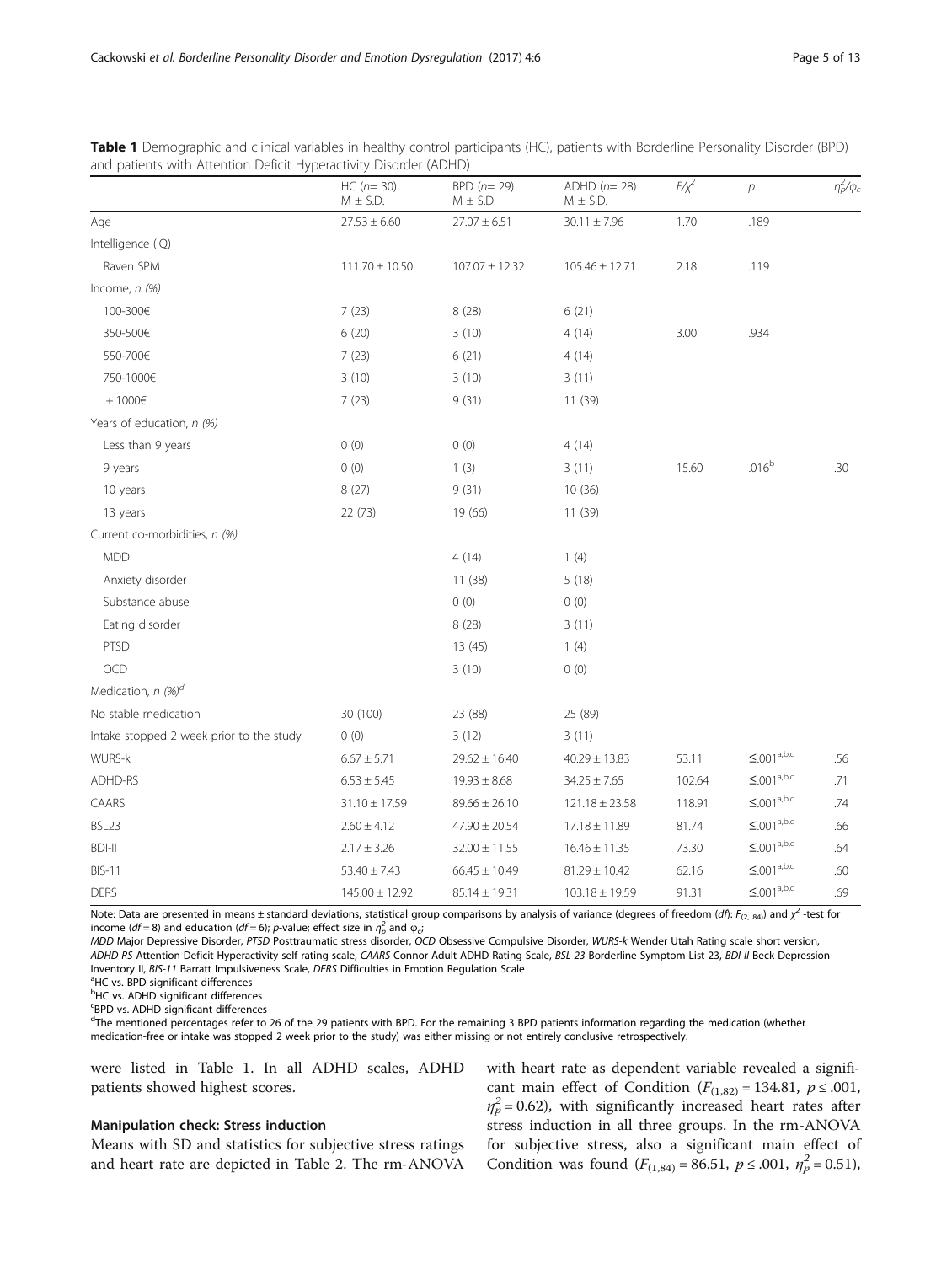|                 | Stress ratings $M \pm S.D.$                                           |                                                                        | Paired t-tests                                    | Heart rate $M \pm S.D.$         |                                    | Paired t-tests                                    |  |
|-----------------|-----------------------------------------------------------------------|------------------------------------------------------------------------|---------------------------------------------------|---------------------------------|------------------------------------|---------------------------------------------------|--|
|                 | Resting condition                                                     | Stress condition                                                       |                                                   | Resting condition               | Stress condition                   |                                                   |  |
| $HC (n = 30)$   | $1.63 \pm 1.47$                                                       | $4.33 \pm 2.20$                                                        | $t_{(29)} = -6.50$<br>$p \leq .001$<br>$d = 1.44$ | $79.48 \pm 11.43$               | $101.10 \pm 19.63$                 | $t_{(29)} = -6.69$<br>$p \leq .001$<br>$d = 1.35$ |  |
| $BPDa$ (n = 29) | $3.76 \pm 1.70$                                                       | $5.72 \pm 2.17$                                                        | $t_{(28)} = -4.10$<br>$p \leq .001$<br>$d = 1.01$ | $80.96 \pm 10.54$               | $97.74 \pm 16.92$                  | $t_{(26)} = -7.53$<br>$p \leq .001$<br>$d = 1.19$ |  |
| $ADHD (n = 28)$ | $3.50 \pm 2.25$                                                       | $6.79 + 1.89$                                                          | $t_{(27)} = -5.65$<br>$p \leq .001$<br>$d = 1.58$ | $80.53 \pm 13.60$               | $93.57 \pm 17.07$                  | $t_{(27)} = -6.89$<br>$p \leq .001$<br>$d = 0.85$ |  |
| <b>ANOVA</b>    | $F_{(2, 84)} = 11.86$<br>$p \leq .001^{b,c}$<br>$\eta_{p}^{2} = 0.22$ | $F_{(2, 84)} = 10.00$<br>$p \le .001^{b,c}$<br>$\eta_{\rm p}^2 = 0.19$ |                                                   | $F_{(2, 82)} < 1$<br>$p = .939$ | $F_{(2, 82)} = 1.27$<br>$p = .285$ |                                                   |  |

<span id="page-5-0"></span>Table 2 Ratings of subjective stress and heart rate in resting condition and stress condition in healthy controls (HC), patients with Borderline Personality Disorder (BPD) and patients with Attention Deficit Hyperactivity Disorder (ADHD)

Note:  $a =$  heart rate data of two BPD patients are missing due to technical problems (n = 27) b HC vs. BPD significant differences

<sup>c</sup> HC vs. ADHD significant differences

indicating significantly higher subjective stress in the stress condition. Furthermore, there was a significant main effect of Group ( $F_{(1,84)} = 18.38, p \le .001, \eta_p^2 = 0.30$ ), with both patient groups reporting higher stress levels than HCs under both conditions, but no significant interaction effect  $(F_{(2,84)} = 1.77, p = .177)$ .

#### Self-reported trait anger and aggression

Table [3](#page-6-0) presents the means with SD and statistics of the STAXI, BPAQ and BGLHA subscales and total scales, which were completed by the participants once within the frames of the diagnostic procedure. Univariate ANO-VAs using the total scores of the STAXI, BPAQ and BGLHA as dependent variables revealed a significant main effect of Group. For every score, post-hoc tests showed significant differences between BPD and HC (all  $p \leq .001$ ), as well as between ADHD and HC (all  $p \leq .001$ ), with higher scores in BPD and ADHD patients than in HCs. Compared to ADHD patients, BPD patients also showed significantly higher ratings in the BPAQ total score ( $p = .020$ ). MANOVAs with the STAXI subscales "temperament" and "reaction"  $(F_{(4,166)} = 16.09,$  $p \leq .001$ ,  $\eta_p^2 = 0.28$ ) and the three expression scales "anger" in", "anger out" and "anger control"  $(F_{(6,164)} = 21.55,$  $p \leq .001$ ,  $\eta_p^2 = 0.44$ ) also showed significant effects of group. Post-hoc analyses revealed that both BPD and ADHD patients scored higher on the temperament, reaction, anger in and anger out scales and lower on the anger control scale than HCs (all  $p \leq .001$ , except HC vs. BPD in STAXI control  $p = .002$ ). Group differences between BPD and ADHD were also significant in the reaction ( $p = .024$ ) and anger in scale ( $p \le .001$ ), with BPD patients reporting higher scores.

There was a main effect of group in the MANOVAs for the BPAQ subscales anger, hostility, physical and verbal aggression  $(F_{(8,162)} = 16.98, p \le .001, \eta_p^2 = 0.46)$ .

Post-hoc analyses revealed that BPD and ADHD patients both rated themselves significantly higher on all four subscales compared to HCs (all  $p \le 0.001$ , except HC vs. BPD for verbal aggression:  $p = .007$ ; HC vs. ADHD for verbal aggression:  $p = .021$  and physical aggression: p = .010). Furthermore, patient groups differed from each other on the hostility subscale, with BPD patients reporting more hostility than ADHD patients ( $p \leq .001$ ).

#### Self-reported state anger

Figure [1](#page-6-0) shows the means with standard errors of STAXI state scores under resting and stress conditions. The rm-ANOVA revealed a significant main effect of condition  $(F_{(1,84)} = 5.49, p = .022, \eta_p^2 = 0.06)$ , a main effect of group  $(F_{(2,84)} = 23.72, p \le .001, \eta_p^2 = 0.36)$ , as well as a significant condition x group interaction effect  $(F_{(2,84)} = 4.39, p)$ = .015,  $\eta_p^2$  = 0.10). BPD patients showed higher state anger compared to HC and compared to ADHD patients under both conditions (all:  $p \leq .001$ ). An increase of state anger after stress induction was significant in BPD patients ( $p = .021$ ), but not in HCs and ADHD patients.

#### Behavioral aggression

Means with standard errors of B button presses in the PSAP under resting and stress conditions of all three groups are shown in Fig. [2.](#page-6-0) The rm-ANCOVA for B button presses revealed no significant effects: main effect of condition ( $F_{(1,84)}$  =0.99,  $p = 0.323$ ,  $\eta_p^2 = 0.01$ ), main effect of group  $(F_{(1,84)} = 1.66, p = .197, \eta_p^2 = 0.04)$ , and condition x group interaction effect  $(F_{(1,84)} = 0.04, p = .958, \eta_p^2 < 0.01$ ).

At the end of the whole study participants were asked if they believed they had been playing with a real person. As there have been suggestions that the validity of the PSAP depends on the credibility of the cover story, we also conducted a rm-ANOVA only with those participants who believe the cover story. This sample was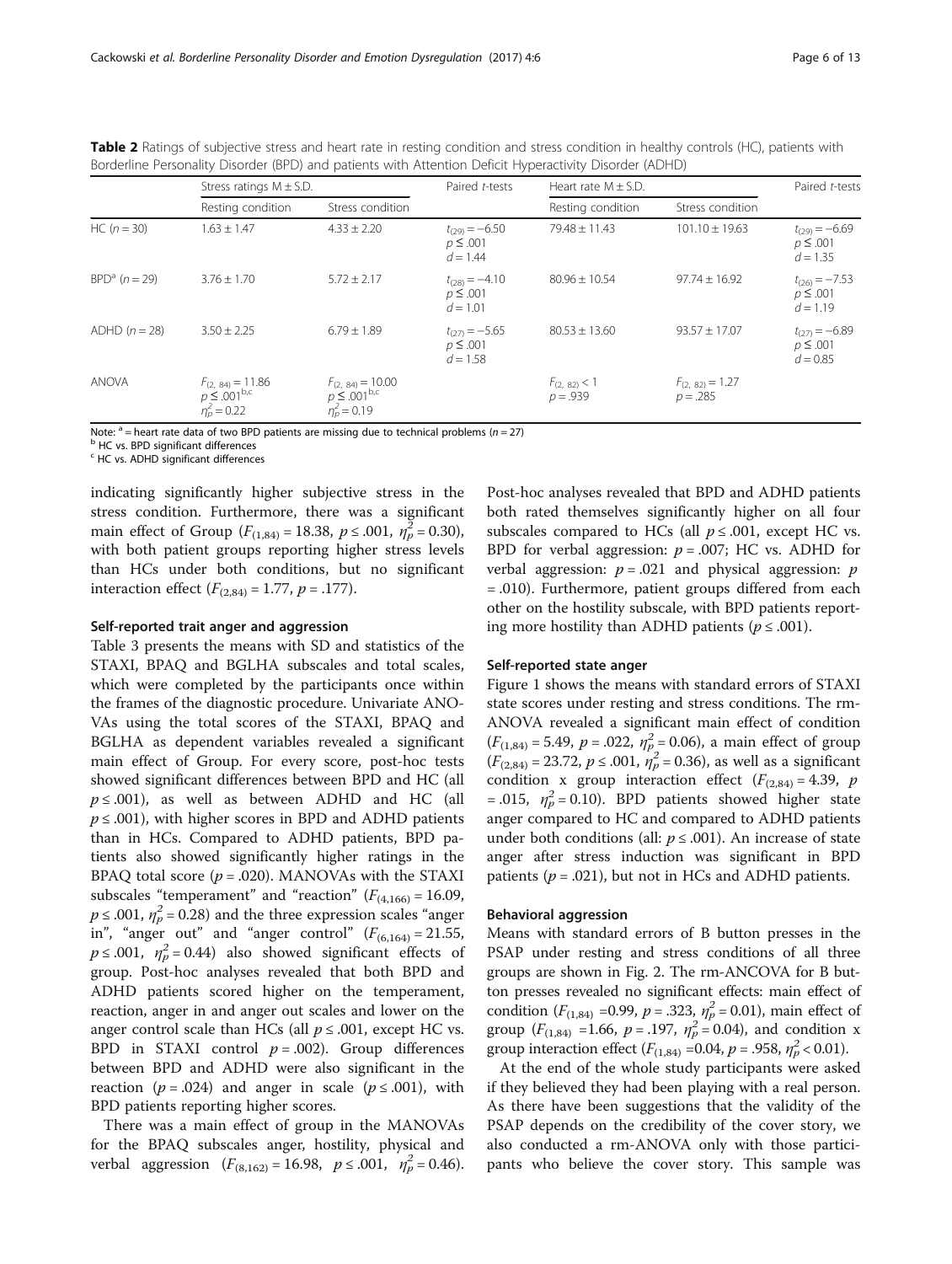<span id="page-6-0"></span>Table 3 Means and standard deviation of STAXI, BPAQ and BGLHA scores and results of the univariate ANOVAs (F-ratio, p-value and effect size) in healthy controls (HC), patients with Borderline Personality Disorder (BPD) and patients with Attention Deficit Hyperactivity Disorder (ADHD)

|                           | $HC (n = 30) M \pm S.D.$ | $BPD(n=29)$<br>$M \pm S.D.$ | $ADHD (n = 28)$<br>$M \pm S.D.$ | F     | р       | $\eta_p^2$ |
|---------------------------|--------------------------|-----------------------------|---------------------------------|-------|---------|------------|
| Trait measures            |                          |                             |                                 |       |         |            |
| <b>STAXI</b>              |                          |                             |                                 |       |         |            |
| Total $b,c$               | $16.23 \pm 3.53$         | $29.52 \pm 7.26$            | $25.75 \pm 6.96$                | 37.00 | $≤.001$ | .47        |
| Temperament b,c           | $7.43 \pm 1.85$          | $13.93 \pm 4.51$            | $12.43 \pm 3.86$                | 26.80 | $≤.001$ | .39        |
| Reaction b,c,d            | $8.80 \pm 2.31$          | $15.59 \pm 3.38$            | $13.32 \pm 3.77$                | 34.55 | $≤.001$ | .45        |
| Anger in b,c,d            | $12.53 \pm 3.37$         | $23.72 \pm 5.01$            | $18.25 \pm 5.36$                | 42.95 | $≤.001$ | .51        |
| Anger out b,c             | $11.30 \pm 2.60$         | $18.69 \pm 6.22$            | $18.79 \pm 4.63$                | 24.59 | $≤.001$ | .37        |
| Anger control b,c         | $23.90 \pm 4.40$         | $19.86 \pm 5.19$            | $17.32 \pm 3.36$                | 16.62 | $≤.001$ | .28        |
| <b>BPAQ</b>               |                          |                             |                                 |       |         |            |
| Total $b,c,d$             | $44.97 \pm 8.74$         | 74.48 ± 14.98               | $64.93 \pm 14.95$               | 38.77 | $≤.001$ | .48        |
| Anger b,c                 | $12.30 \pm 3.57$         | $19.17 \pm 4.37$            | $19.71 \pm 4.71$                | 28.12 | $≤.001$ | .40        |
| Physical b,c              | $11.03 \pm 2.48$         | $18.55 \pm 7.45$            | $15.57 \pm 6.25$                | 12.76 | $≤.001$ | .23        |
| Verbal b,c                | $9.57 \pm 2.00$          | $12.31 \pm 4.23$            | $12.00 \pm 3.62$                | 5.78  | .004    | .12        |
| Hostility b,c,d           | $12.07 \pm 3.86$         | $24.45 \pm 5.12$            | $17.64 \pm 5.43$                | 48.51 | $≤.001$ | .54        |
| <b>BGLHA</b> <sup>a</sup> |                          |                             |                                 |       |         |            |
| Total $b,c$               | $1.23 \pm 1.94$          | $10.48 \pm 7.23$            | $7.85 \pm 4.66$                 | 26.01 | $≤.001$ | .39        |

Note: STAXI State-Trait Anger Expression Inventory, BPAQ Buss Perry Aggression Questionnaire, BGLHA Brown-Goodwin Lifetime History of Aggression <sup>a</sup>BGLHA: smaller sample size due to missing values: BPD ( $n = 27$ ) and ADHD ( $n = 27$ )

<sup>b</sup>HC vs. BPD significant differences

<sup>c</sup>HC vs. ADHD significant differences

dBPD vs. ADHD significant differences

composed of 21 HCs, 20 BPD patients and 21 ADHD patients. Similar to the results when analysing the whole sample no significant effects were found: main effect of condition  $(F_{(1,59)} = 0.53, p = .471, \eta_p^2 = 0.01)$ , main effect of group  $(F_{(1,59)} = 0.59, p = .557, \eta_p^2 = 0.02)$ , and condition x group interaction effect  $(F_{(1,59)} = 0.49, p = .615, \eta_p^2 = 0.49$ 0.02). See Additional file [2](#page-9-0) for means and standard deviation of PSAP B button presses in the reduced sample.



In the BPD sample, a significant negative correlation was found between the DERS score (emotion regulation) and the STAXI total score (anger) ( $r = -0.614$ ,  $p \le 0.001$ ), as well as the BPAQ total score (aggression)  $(r = -0.476,$  $p = .009$ ). (Bonferroni correction:  $\alpha' = 0.017$ ). There was a





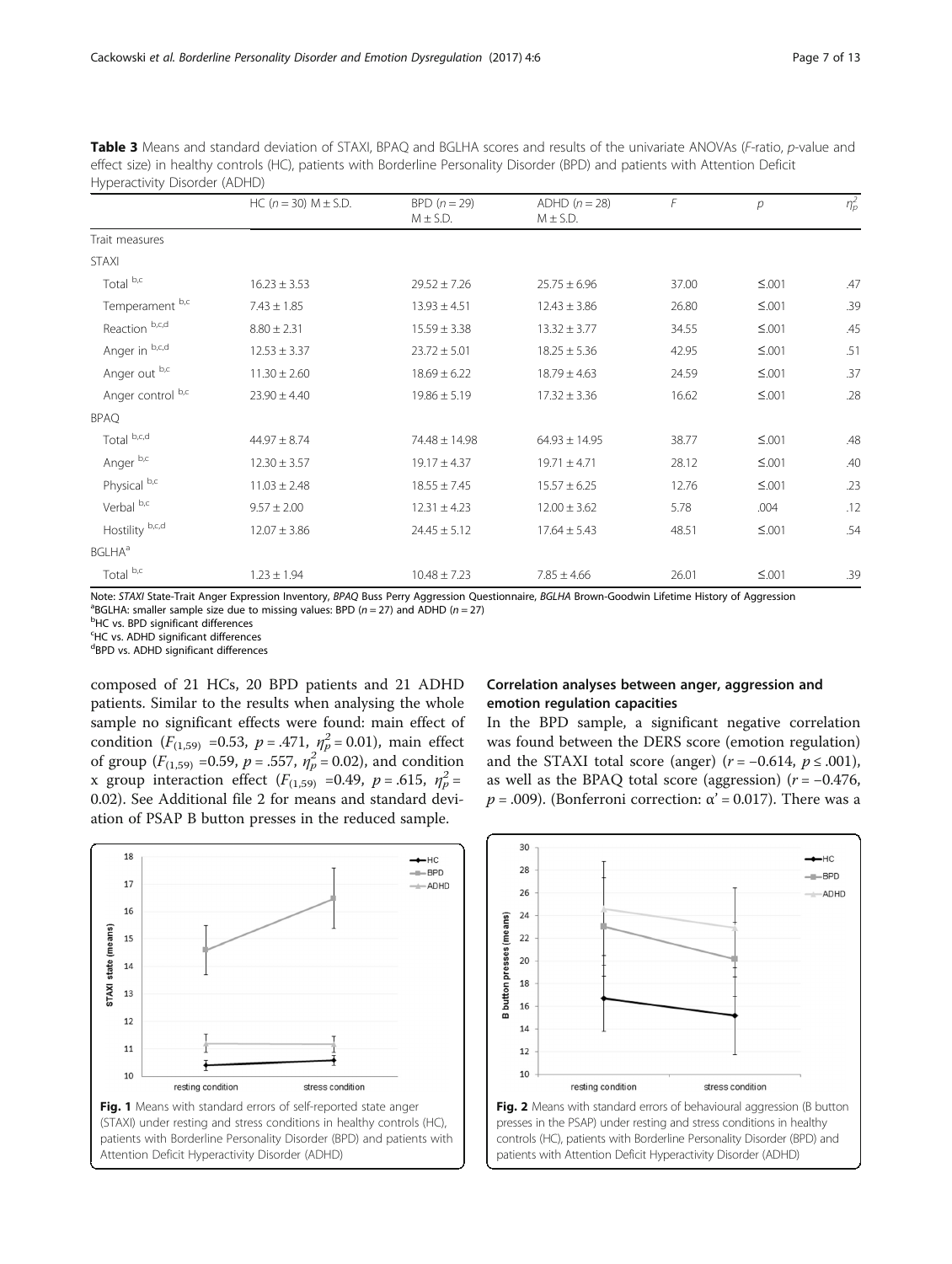trend for a correlations between the DERS total score and the BGLHA in BPD patients  $(p = 0.061)$ . In the ADHD group, the correlation between DERS and BPAQ as well as BGLHA did not reach significance. The correlation with the STAXI scores did not survive Bonferroni correction.

#### **Discussion**

We examined the impact of stress on self-reported and behavioral measures of anger and aggression in female patients with BPD, patients with ADHD and healthy control participants.

The main findings of our study with female participants were: 1) higher self-appraisals of trait anger and aggression in BPD and ADHD patients, 2) higher levels of inwardly directed anger, anger when provoked, general aggression and hostility in BPD patients compared to ADHD patients and 3) a stress-dependence of subjective angry states, but not behavioral aggression, in BPD patients.

#### Self-reported trait anger and aggression

Patients reported significantly higher trait anger, anger expression, aggressive and antisocial behavior compared to HCs. These results are consistent with our hypothesis and support previous studies investigating anger and aggression in BPD [[18](#page-10-0)–[20](#page-10-0), [24, 37, 38](#page-10-0)] and ADHD patients [[32\]](#page-10-0). Both female patient groups reported to experience more anger, regardless of provocation, compared to HCs. This suggests that lower levels of provocation are needed to evoke subjective anger in BPD and ADHD patients compared to HCs (STAXI "temperament") and that there is a higher sensitivity towards criticism and rejection in these patients (STAXI "reaction"). This sensitivity to provocation was significantly more pronounced in BPD patients compared to ADHD patients.

Furthermore, both patient groups showed a stronger tendency to suppress feelings of anger, but also to express anger toward other people and/or objects. These are not mutually exclusive ways of anger expression. Whether anger is directed inwardly or outwardly depends on aspects such as the situation, the circumstances or the status of the present persons at the moment of annoyance [[35](#page-10-0)]. Regarding anger expression, individuals may undergo a consecutive process characterized by an initially strong tendency to direct their anger inwardly, until a certain threshold is reached and anger control breaks down, ending up in temper tantrums, throwing objects and/or acting out violently towards others [\[70\]](#page-11-0). The intensity of this "belated" externalized anger may be stronger than in cases of immediate outwardly directed anger. In line with the latter findings, BPD and ADHD females rated their anger control capacity lower than HCs. A difference between patients in anger expression was also found in the current

study, as female BPD patients displayed a stronger tendency to direct their anger inwardly compared to female ADHD patients. This tendency is probably related to selfdestructive behavior (e.g., self-injurious behavior, substance abuse), which is highly prevalent in BPD patients (69–90%; [\[3,](#page-10-0) [71, 72\]](#page-11-0)). Research has demonstrated that individuals with BPD are highly sensitive to social rejection [[73](#page-11-0), [74](#page-11-0)]. Therefore, even if there is an external origin of annoyance, the tendency to direct their anger mainly inwardly or against themselves may be driven by the fear of abandonment or rejection, if they were to direct their aggression towards another person.

Ratings of aggression in the BPAQ also revealed higher scores in patients concerning general aggression, as well as the components of anger, hostility, verbal and physical aggression. These findings are consistent with previous studies [\[18](#page-10-0), [19, 37](#page-10-0)]. Moreover, female BPD patients perceived themselves as generally more aggressive and hostile than female ADHD patients. Hostility is an aspect of aggression concerning suspiciousness and the critical appraisal of others and their behavior, which is a prominent interpersonal problem in BPD patients [\[75, 76](#page-11-0)]. Furthermore, female and male patients reported that they were more frequently involved in aggressive and antisocial acts (e.g., fighting, assaults) than HCs (BGLHA).

In the present study, BPD patients reported to have more difficulties in emotion regulation compared to HCs and ADHD patients. An elevated self-reported proneness to anger and aggression was significantly associated with deficient emotion regulation capacities in this patient group. Since correlational data do not allowed conclusions about causality, it remains unclear whether enhanced trait anger and aggression impede the acquisition of emotion regulation capacities, or whether deficient emotion regulation skills promote anger experience and aggression. Further studies using for example longitudinal designs (i.e. applying emotion regulation training) are needed for the clarification of this issue.

#### Self-reported state anger

Female BPD patients already perceived higher levels of current anger feelings compared to ADHD patients and HCs under resting conditions (STAXI state). After stress induction, female BPD patients reported more anger, whereas no change was observed in ADHD patients and HCs. In male participants, anger feelings also did not change significantly after stress induction. These results suggest that self-perceived anger in female patients with BPD is aggravated by stress.

#### Behavioral aggression

While most previous studies found significantly more B button presses in the PSAP in BPD patients [[18, 19, 37](#page-10-0)], female patients in the present study did not make more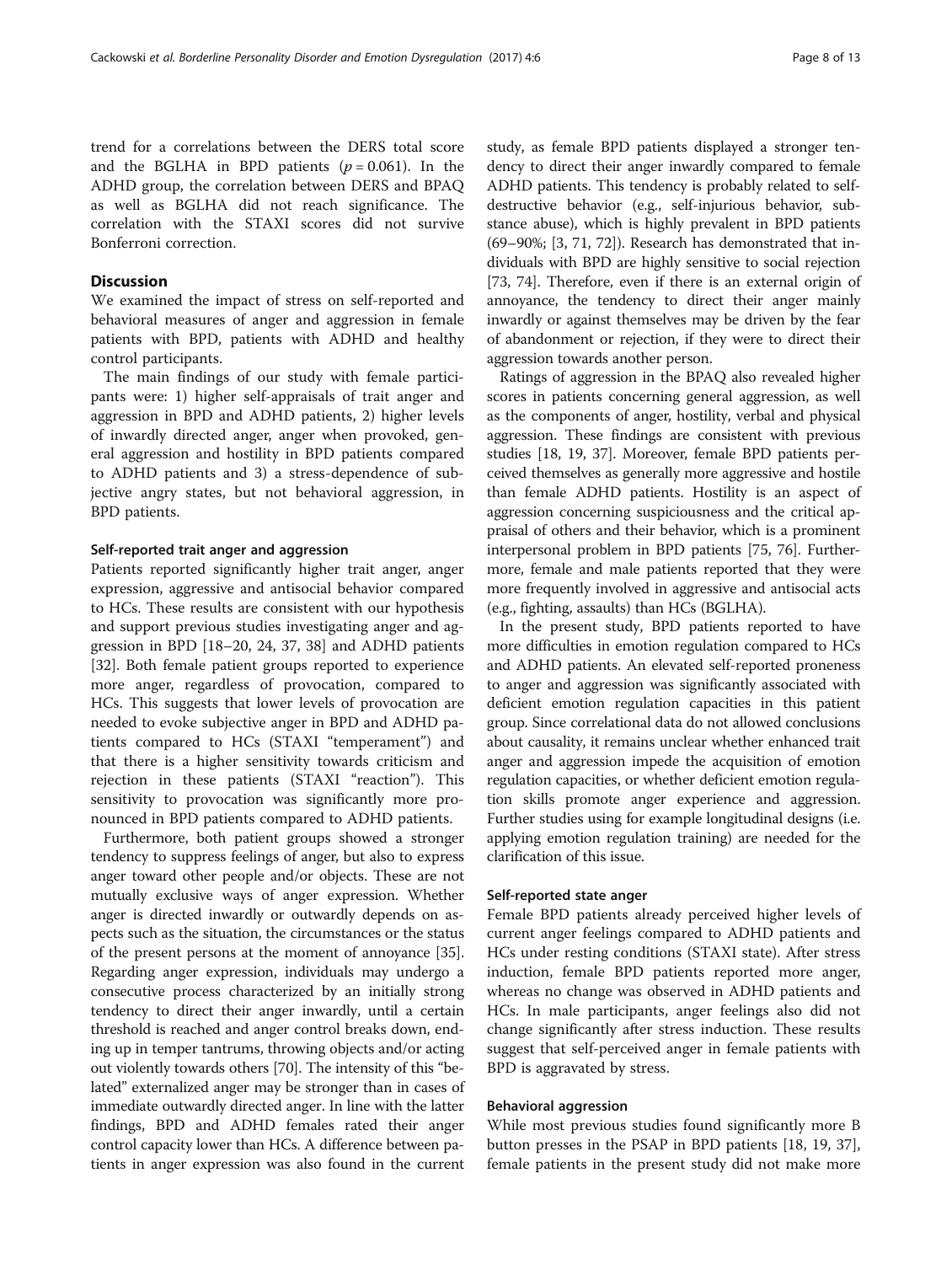aggressive responses compared to HCs. After stress induction, we did not observe a stress-dependent change in female patients. One possible explanation for the differing findings might be the presence of a camera in our version of the PSAP, which may have enhanced the selfawareness of the participants. Previous research provides indications for a relationship between higher selfawareness (e.g., presence of a camera) and behaving in a less aggressive manner [[77, 78\]](#page-11-0). There is also evidence suggesting that high emotional awareness enables individuals to behave in an adaptive manner when experiencing negative emotional states [[79\]](#page-11-0). The awareness of one's current emotional state in our study was possibly enhanced by the questionnaires on tension and anger. Due to the fact that we modified the PSAP our results are not completely comparable to other findings with older versions of the PSAP. For example, we did not find increased levels of behavioral aggression in BPD patients (under baseline conditions) such as New and colleagues [[18\]](#page-10-0), McCloskey and colleagues [\[19](#page-10-0)] or Dougherty and colleagues [[37](#page-10-0)]. The comparability of the results is further impeded by characteristics of the examined samples. For example, New and colleagues [[18](#page-10-0)] examined BPD patients with comorbid intermittent explosive disorder and Dougherty and colleagues [\[37\]](#page-10-0) did not exclude bipolar disorder and alcohol abuse. These comorbidities could at least partly influence aggression proneness in BPD.

As one of our objectives was to control for the influence of ADHD symptoms in patients with BPD, we collected a sample of BPD patients without co-morbid ADHD diagnosis. In clinical samples of BPD patients, the presence of comorbid ADHD symptoms is very likely [[30,](#page-10-0) [40](#page-11-0)] and previous research indicates, that impulse-control problems are more prominent in patients with the combined diagnosis of BPD and ADHD [[27, 32,](#page-10-0) [80](#page-11-0)]. Thus, the characteristics of our sample may provide an explanation for our results. Future studies should clarify whether there is a difference in the impact of comorbid ADHD on aspects of impulse control in female and male BPD patients.

Our self-report scales may also offer an explanation why there was no elevated proneness to overt behavioral aggression, since the results indicate that our female BPD sample was characterized by a high tendency to internalize their anger. Inwardly direct anger was significantly more pronounced in BPD patients than in ADHD patients. However, we also did not observe an elevated level of behavioral aggression in our female ADHD group. Previous results indicating elevated proneness for aggression in ADHD patients have so far been limited to children and adolescents [[5](#page-10-0), [7](#page-10-0)]. Longitudinal studies observing the development of ADHD psychopathology revealed an age-dependent decline of hyperactive and impulsive symptoms [\[81](#page-11-0),

[82\]](#page-11-0), which may also implicate a decline of aggressive behavior over time [\[83](#page-11-0)].

Interestingly, only male patients in the pilot study reacted more aggressively after stress induction, but no significant changes in aggressive responding were observed in the female samples of the main study (and in healthy males of the pilot study). Previous studies using the PSAP have not revealed differences in the amount of aggressive responses between men and women under conditions without stress induction [\[18](#page-10-0)–[20\]](#page-10-0). Whether stress affects aggressive and antisocial behaviour patterns differently in men and women has not been clarified in these studies. There are assumptions that acute stress may in fact enhance prosocial, rather than antisocial behavior, mainly in women ("tend and befriend"; [\[84](#page-11-0)]). However, in a recent study by von Dawans and colleagues [\[85](#page-11-0)] also healthy male participants showed an improvement in prosocial behavior and unaffected antisocial behavior after stress exposure. Future studies should further clarify the potential differential effects of stress on aggressive behavior in larger samples of BPD and ADHD males.

#### General discussion

Strengths of the current study are the moderate sample of well-characterized and unmedicated participants and the comparison of two clinical groups with a healthy control group. In order to differentiate between BPD and ADHD, participants underwent standardized diagnostics, which included structured interviews for BPD (IPDE; [[49](#page-11-0)]) and ADHD (WRAADDS; [\[59](#page-11-0)]), beyond selfrating symptom scales, and were conducted by experienced diagnosticians. Furthermore, our BPD patients, ADHD patients and HCs did not differ in age and socioeconomic status. Although there were differences in educational level, no group differences were found in a measurement of intelligence (SPM), therefore, we assumed all three groups had comparable cognitive capacities.

However, some limitations have to be mentioned. It seems important to consider that certain treatments of a sufficient duration could affect symptom severity and thus performance on the task. A special attribute of our study was that all participants were unmedicated (but not all drug-naive) and none of the participants was in inpatient treatment as the investigation took place. Regarding symptom severity, for example the BSL-23 scores indicate that we covered different relative symptom severities in the BPD sample, also including more severely impaired patients (percentile ranks ranged from 14 to 79 in the BPD sample, mean = 51). However, in future studies addressing anger and aggression the treatment history of patients should be assessed in detail.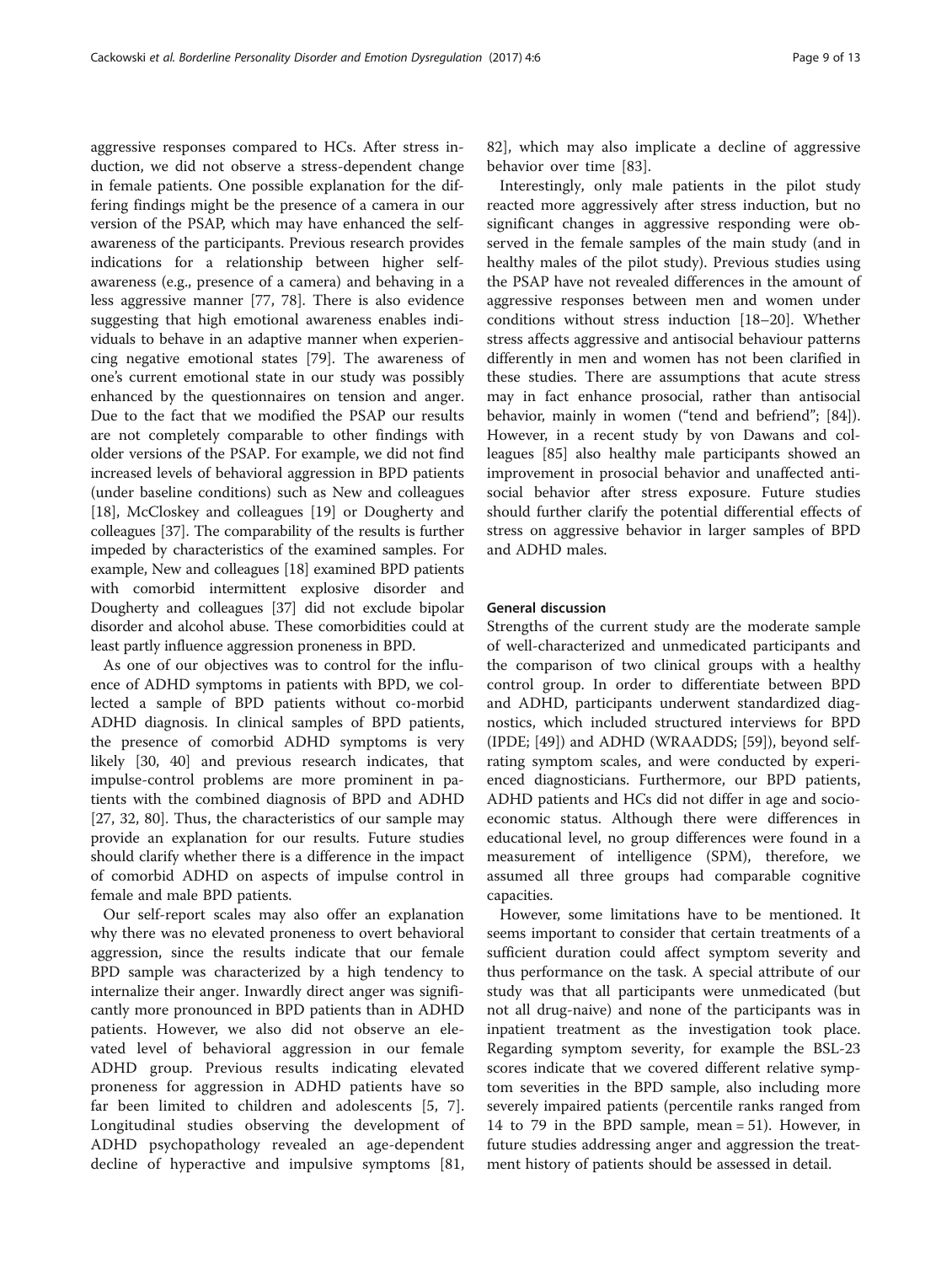<span id="page-9-0"></span>A critical point might be the type of aggression and the duration of the provocation in the PSAP. Probably penalizing a putative unknown opponent does not represent the type of explosive aggression described in BPD. In BPD patients aggressive behavior in a relational context appears to be of importance as BPD is characterized by chronic interpersonal conflicts [[86](#page-11-0)–[88](#page-12-0)]. Regarding stress induction it should be considered that stress can have different forms. For example stressors which are emphasizing more relational aspects (i.e. Yale InterPersonal Stressor (YIPS); [\[89](#page-12-0)]) and induce feelings of exclusion and rejection can also increase self-reported stress and physiological markers such as blood pressure, heart rate and cortisol level [\[89\]](#page-12-0). Another approach considers personal/individualized adverse factors such as negative self-descriptions, stressful life-events or trauma-related scripts [[90](#page-12-0), [91](#page-12-0)]. Further, as the duration of a stressor seems relevant. As the PSAP performance took 12.5 minutes, there remains the question whether the procedure provokes stress with a lasting effect (for more details see Additional file 3).

As there is evidence for an association between perimenstrual symptomatology and aggressive behavior [[92, 93\]](#page-12-0), it is seen as a limitation that we did not control for menstrual cycle, perimenstrual affective symptomatology or hormonal contraception in this study. Further interaction effects between hormonal contraception and stress on prosocial and antisocial behavior are conceivable.

Although we excluded important comorbidities like ADHD, substance abuse and bipolar disorder, we did not exclude further comorbidities such as posttraumatic stress disorder, which is highly prevalent in BPD patients [[29](#page-10-0), [94](#page-12-0)], or antisocial personality disorder, which also frequently cooccurs in BPD [[29](#page-10-0), [95](#page-12-0)] and ADHD patients [[96](#page-12-0)] and may have an influence on patterns of anger and aggression. Thus, the results of our study have to be interpreted with caution given that there are further comorbidities that could influence the findings. As comorbidity of BPD and ADHD is high, the generalization of our results to clinical samples may be difficult. Future studies should consider adding a clinical sample of patients with BPD and comorbid ADHD, in order to directly examine possible additive effects of the double diagnosis on anger and aggression. Overall, future research is needed to find differences between BPD and ADHD in order to improve differential diagnosis and prevent treatment malpractice (i.e. putting BPD patients on stimulants).

#### Conclusions

Deficits in impulse and anger control can lead to tantrums, assaults or physical fights and can cause severe interpersonal and social problems. Even though aggressive behavior is not necessarily intensified by stress, understanding the effects of stress and interaction with further

variables on dysfunctional behavior is important and can help to adjust treatment strategies. In BPD patients, inwardly expressed anger appears to be pronounced. This may be associated with aggressive self-destructive behavior (e.g., self-injury) rather than overt aggressive behavior towards others. Providing functional strategies for anger management seems substantial in the treatment of BPD, even without co-occurring ADHD [\[97](#page-12-0)].

#### Additional files

[Additional file 1:](dx.doi.org/10.1186/s40479-017-0057-5) Pilot study. Table S1. Demographic and clinical variables in healthy control participants (HC) and patients with Borderline Personality Disorder (BPD) or with Attention Deficit Hyperactivity Disorder (ADHD) taken together. Table S2. Ratings of subjective stress and heart rate in resting condition and stress condition in healthy controls (HC) and patients with Borderline Personality Disorder (BPD) or with Attention-Deficit-Hyperactivity-Disorder (ADHD) taken together. Table S3. Means and standard deviation of STAXI, BPAQ and BGLHA score results of statistical group comparisons (student's t-test, p-value and effect size) in healthy controls (HC) and patients with Borderline Personality Disorder (BPD) or with Attention-Deficit-Hyperactivity-Disorder (ADHD) taken together. (DOCX 36 kb)

[Additional file 2:](dx.doi.org/10.1186/s40479-017-0057-5) PSAP subgroup analysis. Table S4. Means and standard deviation of PSAP B button presses and statistical group comparison (F-value of ANOVAs, p-value and effect size) in healthy controls (HC) and patients with Borderline Personality Disorder (BPD) and with Attention-Deficit-Hyperactivity-Disorder (ADHD) who believed the PSAP cover story. (DOCX 21 kb)

[Additional file 3:](dx.doi.org/10.1186/s40479-017-0057-5) Lasting effect of stress induction. Table S5. Subjective stress ratings under resting condition and after PSAP performance in the stress condition and paired t-tests in HCs, BPD and ADHD patients. (DOCX 17 kb)

#### Abbreviations

ADHD: Attention deficit hyperactivity disorder; ADHD-RS: Attention deficit hyperactivity self-rating scale; ANOVA: Analyses of variance; BDI-II: Beck Depression Inventory II; BIS-11: Barratt impulsiveness scale; BGLHA: Brown-Goodwin lifetime history of aggression; BPAQ: Buss Perry aggression questionnaire; BPD: Borderline personality disorder; BSL23: Borderline symptoms list 23; CAARS-S:L: Connor adult ADHD rating scale - self report: long version; CTQ: Childhood trauma-questionnaire; DERS: Difficulties in emotion regulation scale; DES: Dissociative experiences scale; IPDE: International personality disorder examination; MANOVA: Multivariate ANOVA; MDD: Major depressive disorder; OCD: Obsessive compulsive disorder; PFI: Provocation free interval (in the PSAP); PSAP: Point subtraction aggression paradigm; PTSD: Posttraumatic stress disorder; rm-ANOVA: Repeated measure ANOVA; SCID-I: Structural clinical interview for DSM-IV; STAXI: State-trait anger expression inventory; WRAADDS: Wender-Reimherr adult attention deficit disorder scale; WURS-k: Wender Utah rating scale short version

#### Acknowledgements

We thank Alexandra Philipsen for help in patient recruitment. Further, we thank all participants for their collaboration in this study.

#### Funding

The study was supported by a grant from the German Research Foundation (DFG) to GE and CS (EN 361/12-1 SCHM 1526/13-1).

#### Availability of data and materials

The dataset supporting the conclusions of this article is available on request to Sylvia Cackowski (sylvia.cackowski@zi-mannheim.de).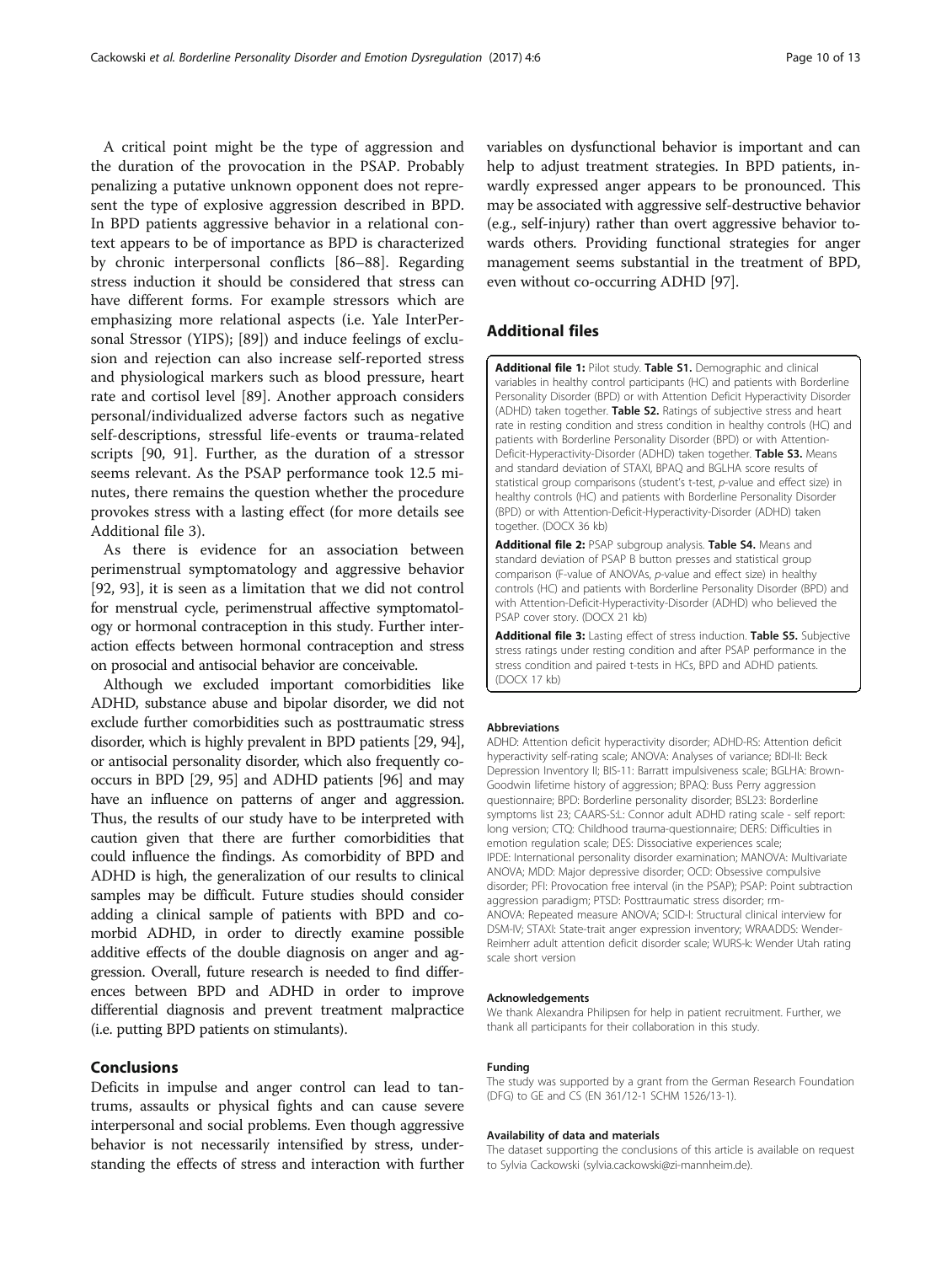#### <span id="page-10-0"></span>Authors' contributions

SC drafted the manuscript, conducted the analysis and led the interpretation of the data. AK, GE and ES made substantial contributions to the manuscript conceptualizing and its revision. JV and SD designed and programmed the applied version of the PSAP. SC, SD and KK conducted the investigation. All authors approved the final manuscript.

#### Competing interests

The authors declare that they have no competing interests.

#### Consent for publication

Not applicable.

#### Ethics approval and consent to participate

This study was approved by the Ethics committee of the Medical Faculty Mannheim/Heidel-berg University and was conducted in accordance with the Declaration of Helsinki. The procedure of the study was explained in detail and a written informed consent was signed by all participants.

#### Publisher's Note

Springer Nature remains neutral with regard to jurisdictional claims in published maps and institutional affiliations.

#### Author details

<sup>1</sup>Department of Psychosomatic Medicine and Psychotherapy, Central Institute of Mental Health Mannheim, Medical Faculty Mannheim/Heidelberg University, J5, D-68159 Mannheim, Germany. <sup>2</sup>Department of Clinical Psychology, Faculty of Social and Behavioural Science, Leiden University, Leiden, The Netherlands. <sup>3</sup>Department of Neuroimaging, Central Institute of Mental Health, Medical Faculty Mannheim/Heidelberg University, Mannheim, Germany. <sup>4</sup>Department of Psychiatry and Psychotherapy, Central Institute of Mental Health, Medical Faculty Mannheim/Heidelberg University, Mannheim, Germany.

#### Received: 25 November 2016 Accepted: 10 March 2017 Published online: 17 March 2017

#### References

- 1. Leichsenring F, Leibing E, Kruse J, New A, Leweke F. Borderline personality disorder. Lancet. 2011;377:74–84.
- 2. Lieb K, Zanarini MC, Schmahl C, Linehan MM, Bohus M. Borderline personality disorder. Lancet. 2004;364:453–61.
- 3. Skodol AE, Gunderson JG, Pfohl B, Widiger TA, Livesley WJ, Siever LJ. The borderline diagnosis I: Psychopathology comorbidity, and personaltity structure. Biol Psychiatry. 2002;51:936–50.
- 4. Barkley RA. Behavioral inhibition, sustained attention, and executive functions: Constructing a unifying theory of ADHD. Psychol Bull. 1997;121:65–94.
- 5. Connor DF, Chartier KG, Preen EC, Kaplan RF. Impulsive aggression in attention-deficit/hyperactivity disorder: Symptom severity, co-morbidity, and attention-deficit/hyperactivity disorder subtype. J Child Adolesc Psychopharmacol. 2010;20:119–26.
- 6. Harty SC, Miller CJ, Newcorn JH, Halperin JM. Adolescents with childhood ADHD and comorbid disruptive behavior disorders: Aggression, anger, and hostility. Child Psychiatry Hum Dev. 2009;40:85–97.
- 7. Jensen PS, Youngstrom EA, Steiner H, Findling RL, Meyer RE, Malone RP, et al. Consensus report on impulsive aggression as a symptom across diagnostic categories in child psychiatry: Implications for medication studies. J Am Acad Child Adolesc Psychiatry. 2007;46:309–22.
- Latalova K, Prasko J. Aggression in borderline personality disorder. Psychiatr Q. 2010;81:239–51.
- 9. Ross JM, Babcock JC. Proactive and reactive violence among intimate partner violent men diagnosed with antisocial and borderline personality disorder. J Fam Violence. 2009;24:607–17.
- 10. Carré JM, McCormick CM, Hariri AR. The social neuroendocrinology of human aggression. Psychoneuroendocrinology. 2011;36:935–44.
- 11. Anderson CA, Bushman BJ. Human aggression. Annu Rev Psychol. 2002;53:27–51.
- 12. Archer J. Sex differences in aggression in real-world settings: A metaanalytic review. Rev Gen Psychol. 2004;8:291–322.
- 13. Bettencourt BA, Miller N. Gender differences in aggression as a function of provocation: A meta-analysis. Psychol Bull. 1996;119:422–47.
- 14. Elbogen EB, Johnson SC. The intricate link between violence and mental disorder: Results from the national epidemiologic survey on alcohol and related conditions. Arch Gen Psychiatry. 2009;66:152–61.
- 15. Fossati A, Barratt ES, Borroni S, Villa D, Grazioli F, Maffei C. Impulsivity, aggressiveness, and DSM-IV personality disorders. Psychiatry Res. 2007;149:157–67.
- 16. Gowin JL, Green CE, Alcorn III JL, Swann AC, Moeller FG, Lane SD. The role of cortisol and psychopathy in the cycle of violence. Psychopharmacology. 2013;227:661–72.
- 17. Hammock GS, Richardson DR. Predictors of aggressive behavior. Aggr Behav. 1992;18:219–29.
- 18. New AS, Hazlett EA, Newmark RE, Zhang J, Triebwasser J, Meyerson D, et al. Laboratory induced aggression: A positron emission tomography study of aggressive individuals with borderline personality disorder. Biol Psychiatry. 2009;66:1107–14.
- 19. McCloskey MS, New AS, Siever LJ, Goodman M, Koenigsberg HW, Flory JD, et al. Evaluation of behavioral impulsivity and aggression tasks as endophenotypes for borderline personality disorder. J Psychiatr Res. 2009;43:1036–48.
- 20. Perez-Rodriguez MM, Hazlett EA, Rich EL, Ripoll LH, Weiner DM, Spence N, et al. Striatal activity in borderline personality disorder with comorbid intermittent explosive disorder: Sex differences. J Psychiatr Res. 2012;46:797–804.
- 21. Berkowitz L. Aggression: Its causes, consequences, and control. New York: Mcgraw-Hill; 1993.
- 22. Stiglmayr CE, Grathwol T, Linehan MM, Ihorst G, Fahrenberg J, Bohus M. Aversive tension in patients with borderline personality disorder: A computerbased controlled field study. Acta Psychiatr Scand. 2005;111:372–9.
- 23. Stiglmayr CE, Bischkopf J, Albrecht V, Porzig N, Scheuer S, Lammers C, et al. The experience of tension in patients with borderline personality disorder compared to other patient groups and healthy controls. J Soc Clin Psychol. 2008;27:425–46.
- 24. Cackowski S, Reitz AC, Ende G, Kleindienst N, Bohus M, Schmahl C, et al. Impact of stress on different components of impulsivity in borderline personality disorder. Psychol Med. 2014;44:3329–40.
- 25. Chapman AL, Leung DW, Lynch TR. Impulsivity and emotion dysregulation in borderline personality disorder. J Pers Assess. 2008;22:148–64.
- 26. Domes G, Winter B, Schnell K, Vohs K, Fast K, Herpertz SC. The influence of emotions on inhibitory functioning in borderline personality disorder. Psychol Med. 2006;36:1163–72.
- 27. Krause-Utz A, Sobanski E, Alm B, Valerius G, Kleindienst N, Bohus M, et al. Impulsivity in relation to stress in patients with borderline personality disorder with and without co-occurring attention-deficit/hyperactivity disorder: An exploratory study. J Nerv Ment Dis. 2013;201:116–23.
- 28. Fossati A, Novella L, Donati D, Donini M, Maffei C. History of childhood attention deficit/hyperactivity disorder symptoms and borderline personality disorder: A controlled study. Compr Psychiatry. 2002;43:369–77.
- 29. Grant BF, Chou SP, Goldstein RB, Huang B, Stinson FS, Saha TD, et al. Prevalence, correlates, disability, and comorbidity of DSM-IV borderline personality disorder: Results from the Wave 2 National Epidemiologic Survey on Alcohol and Related Conditions. J Clin Psychiatry. 2008;69:533–45.
- 30. Philipsen A, Limberger MF, Lieb K, Feige B, Kleindienst N, Ebner-Priemer U, et al. Attention-deficit hyperactivity disorder as a potentially aggravating factor in borderline personality disorder. Br J Psychiatry. 2008;192:118–23.
- 31. Dowson JH, Blackwell AD. Impulsive aggression in adults with attentiondeficit/hyperactivity disorder. Acta Psychiatr Scand. 2010;121:103–10.
- 32. Lampe K, Konrad K, Kroener S, Fast K, Kunert HJ, Herpertz SC. Neuropsychological and behavioural disinhibition in adult ADHD compared to borderline personality disorder. Psychol Med. 2007;37:1717–29.
- 33. Latalova K. Bipolar disorder and aggression. Int J Clin Pract. 2009;63:889–99. 34. Swanson JW, Holzer III CE, Ganju VK, Jono RT. Violence and psychiatric
- disorder in the community: Evidence from the Epidemiologic Catchment Area Surveys. Hosp Community Psychiatry. 1990;41:761–70.
- 35. Schwenkmezger P, Hodapp V, Spielberger C. The State-Trait Anger Expression Inventory. Goettingen: Huber; 1992
- 36. Buss AH, Perry M. The aggression questionnaire. J Pers Soc Psychol. 1992;63:452–9.
- 37. Dougherty DM, Bjork JM, Huckabee HC, Moeller FG, Swann AC. Laboratory measures of aggression and impulsivity in women with borderline personality disorder. Psychiatry Res. 1999;85:315–26.
- 38. Gardner DL, Leibenluft E, O'Leary KM, Cowdry RW. Self-ratings of anger and hostility in borderline personality disorder. J Nerv Ment Dis. 1991;179:157–61.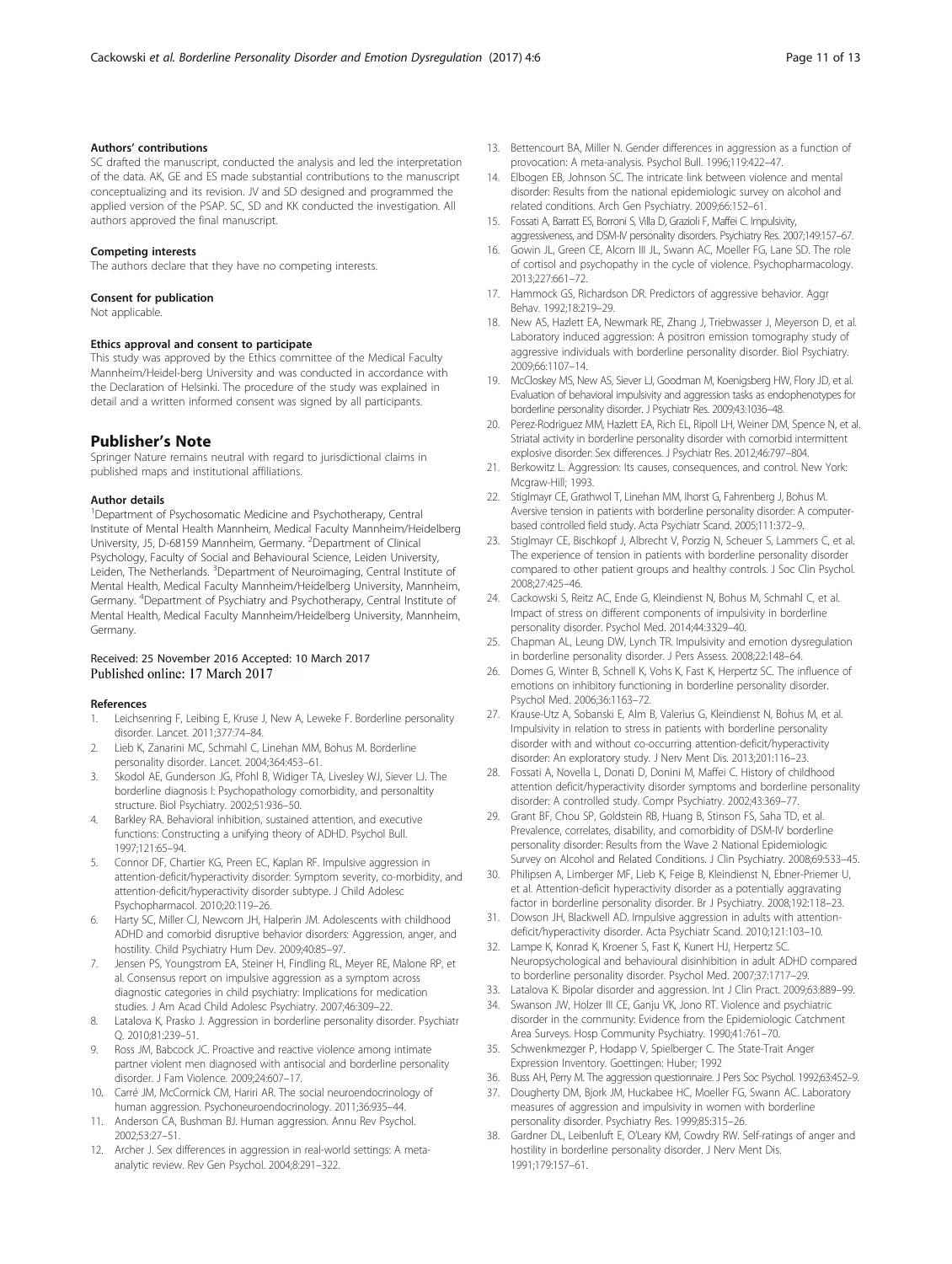- <span id="page-11-0"></span>39. Cherek DR, Lane SD, Pietras CJ. Laboratory measures of aggression: Point Subtraction Aggression Paradigm (PSAP). In: Coccaro EF, editor. Aggression: Assessment and treatment into the 21st century. New York: Marcel Dekker; 2003. p. 215–28.
- 40. Ferrer M, Andion O, Matali J, Valero S, Navarro JA, Ramos-Quiroga JA, et al. Comorbid attention-deficit/hyperactivity disorder in borderline patients defines an impulsive subtype of borderline personality disorder. J Pers Disord. 2010;24:812–22.
- 41. Prada P, Hasler R, Baud P, Bednarz G, Ardu S, Krejci I, et al. Distinguishing borderline personality disorder from adult attention deficit/hyperactivity disorder: A clinical and dimensional perspective. Psychiatry Res. 2014;217:107–14.
- 42. Ramirez CA, Rosén LA, Deffenbacher JL, Hurst H, Nicoletta C, Rosencranz T, et al. Anger and anger expression in adults with high ADHD symptoms. J Atten Disord. 1997;2:115–28.
- 43. Hervey AS, Epstein JN, Curry JF. Neuropsychology of adults with attentiondeficit/hyperactivity disorder: A meta-analytic review. Neuropsychology. 2004;18:485–503.
- 44. Lijffijt M, Kenemans JL, Verbaten MN, van Engeland H. A meta-analytic review of stopping performance in attention-deficit/hyperactivity disorder: Deficient inhibitory motor control? J Abnorm Psychol. 2005;114:216–22.
- 45. Casat CD, Pearson DA, Van Davelaar MJ, Cherek DR. Methylphenidate effects on a laboratory aggression measure in children with ADHD. Psychopharmacol Bull. 1995;31:353–6.
- 46. Murphy DA, Pelham WE, Lang AR. Aggression in boys with attention deficithyperactivity disorder: Methylphenidate effects on naturalistically observed aggression, response to provocation, and social information processing. J Abnorm Child Psychol. 1992;20:451–66.
- 47. Pelham WE, Milich R, Cummings EM, Murphy DA, Schaughency EA, Greiner AR. Effects of background anger, provocation, and methylphenidate on emotional arousal and aggressive responding in attention-deficit hyperactivity disordered boys with and without concurrent aggressiveness. J Abnorm Child Psychol. 1991;19:407–26.
- 48. First MB, Spitzer RL, Gibbon M, Williams JBW, Benjamin LS. User's guide for the structured clinical interview for DSM-IV Axis I disorders (SCID-I) - clinical version. Washington: American Psychiatric Press; 1997.
- 49. Loranger AW. International Personality Disorder Examination (IPDE): DSM-IV and ICD-10 modules. Odessa: Psychological Assessment Resources; 1999.
- 50. Raven J, Raven JC, Court JH. Raven's progressive matrices und vocabulary scales. Frankfurt: Pearson Assessment; 2003.
- 51. Bohus M, Kleindienst N, Limberger MF, Stieglitz R-D, Domsalla M, Chapman AL, et al. The short version of the Borderline Symptom List (BSL-23): Development and initial data on psychometric properties. Psychopathology. 2009;42:32–9.
- 52. Beck AT, Steer RA, Ball R, Ranieri W. Comparison of Beck Depression Inventories -IA and -II in psychiatric outpatients. J Pers Assess. 1996;67:588-97.
- 53. Patton JH, Stanford MS, Barratt ES. Factor structure of the Barratt Impulsiveness Scale. J Clin Psychol. 1995;51:768–74.
- 54. Gratz KL, Roemer L. Multidimensional assessment of emotion regulation and dysregulation: Development, factor structure, and initial validation of the Difficulties in Emotion Regulation Scale. J Psychopathol Behav Assess. 2004;26:41–54.
- 55. Retz-Junginger P, Retz W, Blocher D, Stieglitz RD, Georg T, Supprian T, et al. Reliability and validity of the Wender-Utah-Rating-Scale short form. Retrospective assessment of symptoms for attention deficit/hyperactivity disorder. Nervenarzt. 2003;74:987–93.
- 56. Rösler M, Retz W, Retz-Junginger P, Thome J, Supprian T, Nissen T, et al. Tools for the diagnosis of attention-deficit/hyperactivity disorder in adults. Self-rating behaviour questionnaire and diagnostic checklist. Nervenarzt. 2004;75:888–95.
- 57. Christiansen H, Kis B, Hirsch O, Matthies S, Hebebrand J, Uekermann J, et al. German validation of the Conners Adult ADHD Rating Scales (CAARS) II: Reliability, validity, diagnostic sensitivity and specificity. Eur Psychiatry. 2012; 27:321–8.
- 58. American Psychiatric Association (APA). Diagnostic and Statistical Manual of Mental Disorders. 4th ed. Washington: American Psychiatric Association; 2000.
- 59. Rösler M, Retz W, Retz-Junginger P, Stieglitz RD, Kessler H, Reimherr F, et al. Attention deficit hyperactivity disorder in adults. Benchmarking diagnosis using the Wender-Reimherr Adult Rating Scale. Nervenarzt. 2008;79:320–7.
- 60. Brown GL, Goodwin FK, Ballenger JC, Goyer PF, Major LF. Aggression in humans correlates with cerebrospinal fluid amine metabolites. Psychiatry Res. 1979;1:131–9.
- 61. Marsh DM, Dougherty DM, Moeller FG, Swann AC, Spiga R. Laboratorymeasured aggressive behavior of women: Acute tryptophan depletion and augmentation. Neuropsychopharmacology. 2002;26:60–671.
- 62. McCloskey MS, Berman ME, Coccaro EF. Providing an escape option reduces retaliatory aggression. Aggress Behav. 2005;31:228–37.
- 63. Gallardo-Pujol D, Andrés-Pueyo A, Maydeu-Olivares A. MAOA genotype, social exclusion and aggression: An experimental test of a geneenvironment interaction. Genes Brain Behav. 2013;12:140–5.
- 64. Cherek DR, Lane SD, Dougherty DM, Moeller FG, White S. Laboratory and questionnaire measures of aggression among female parolees with violent or nonviolent histories. Aggr Behav. 2000;26:291–307.
- 65. Geniole SN, Carré JM, McCormick CM. State, not trait, neuroendocrine function predicts costly reactive aggression in men after social exclusion and inclusion. Biol Psychol. 2011;87:137–45.
- 66. Kolotylova T, Koschke M, Bar KJ, Ebner-Priemer U, Kleindienst N, Bohus M, et al. Development of the "Mannheim Multicomponent Stress Test" (MMST). Psychother Psychosom Med Psychol. 2010;60:64–72.
- 67. Reinhardt T, Schmahl C, Wust S, Bohus M. Salivary cortisol, heart rate, electrodermal activity and subjective stress responses to the Mannheim Multicomponent Stress Test (MMST). Psychiatry Res. 2012;198:106–11.
- 68. Lejuez CW, Kahler CW, Brown RA. A modified computer version of the Paced Auditory Serial Addition Task (PASAT) as a laboratory-based stressor. The Behavior Therapist. 2003;26:290–3.
- 69. Cohen J. Statistical power analysis for the behavioral sciences. 2nd ed. Hillsdale: Lawrence Erlbaum Associates; 1988.
- 70. Herpertz S, Sass H. Impulsiveness and impulse control. On the psychological and psychopathological conceptualization. Nervenarzt. 1997;68:171–83.
- 71. Chapman AL, Gratz KL, Brown MZ. Solving the puzzle of deliberate selfharm: The experiential avoidance model. Behav Res Ther. 2006;44:371–94.
- 72. Zanarini MC, Frankenburg FR, Reich DB, Fitzmaurice G, Weinberg I, Gunderson JG. The 10-year course of physically self-destructive acts reported by borderline patients and axis II comparison subjects. Acta Psychiatr Scand. 2008;117:177–84.
- 73. Miano A, Fertuck EA, Arntz A, Stanley B. Rejection sensitivity is a mediator between borderline personality disorder features and facial trust appraisal. J Pers Disord. 2013;27:442–56.
- 74. Staebler K, Helbing E, Rosenbach C, Renneberg B. Rejection sensitivity and borderline personality disorder. Clin Psychol Psychother. 2011;18: 275–83.
- 75. Gunderson JG. Disturbed relationships as a phenotype for borderline personality disorder. Am J Psychiatry. 2007;164:1637–40.
- 76. Stanley B, Siever LJ. The interpersonal dimension of borderline personality disorder: Toward a neuropeptide model. Am J Psychiatry. 2010;167:24–39.
- 77. Bailey D, Leonard K, Cranston J, Taylor S. Effects of alcohol and self-awareness on human physical aggression. Pers Soc Psychol Bull. 1983;9:289–95.
- 78. Scheier M, Fenigstein A, Buss A. Self-awareness and physical aggression. J Exp Soc Psychol. 1974;10:264–73.
- 79. Roberton T, Daffern M, Bucks RS. Emotion regulation and aggression. Aggress Violent Behav. 2012;17:72–82.
- 80. Sebastian A, Jacob G, Lieb K, Tuscher O. Impulsivity in borderline personality disorder: A matter of disturbed impulse control or a facet of emotional dysregulation? Curr Psychiatry Rep. 2013;15:339.
- 81. Biederman J, Mick E, Faraone SV. Age-dependent decline of symptoms of attention deficit hyperactivity disorder: Impact of remission definition and symptom type. Am J Psychiatry. 2000;157:816–8.
- 82. Hart EL, Lahey BB, Loeber R, Applegate B, Frick PJ. Developmental change in attention-deficit hyperactivity disorder in boys: A four-year longitudinal study. J Abnorm Child Psychol. 1995;23:729–49.
- 83. Taylor E, Chadwick O, Heptinstall E, Danckaerts M. Hyperactivity and conduct problems as risk factors for adolescent development. J Am Acad Child Adolesc Psychiatry. 1996;35:1213–26.
- 84. Taylor SE. Tend and befriend biobehavioral bases of affiliation under stress. Curr Dir Psychol Sci. 2006;15:273–7.
- 85. Dawans B, Fischbacher U, Kirschbaum C, Fehr E, Heinrichs M. The social dimension of stress reactivity: Acute stress increases prosocial behavior in humans. Psychol Sci. 2012;23:651–60.
- 86. Newhill CE, Eack SM, Mulvey EP. Violent behavior in borderline personality. J Pers Disord. 2009;23:541–54.
- 87. Sansone RA, Sansone LA. Borderline Personality and Externalized Aggression. Innov Clin Neurosci. 2012;9:23–6.